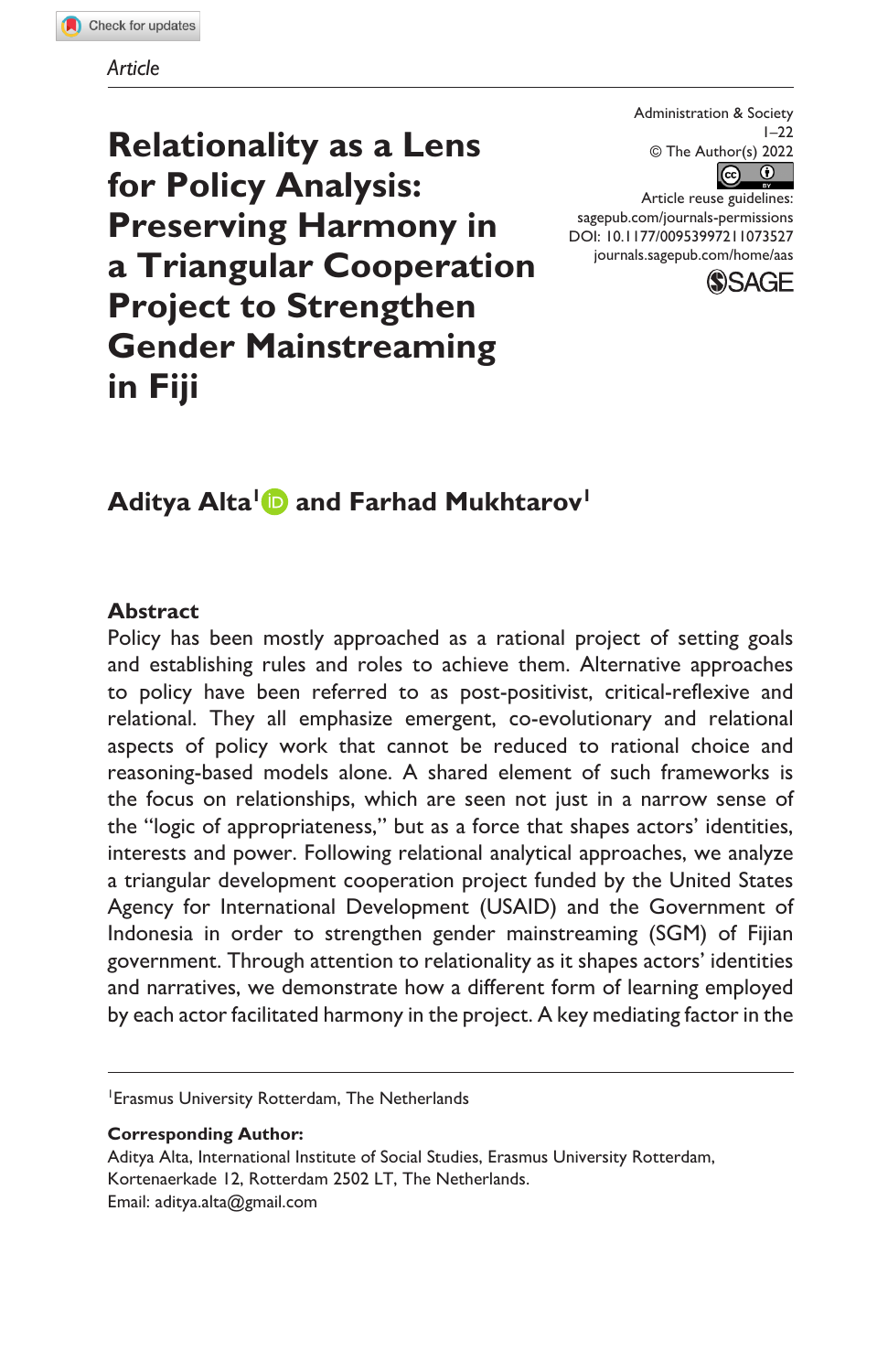smooth project co-evolution that we observed, was the ambiguous project design and vaguely articulated goals, supported by fragmented project setup and reporting. Such ambiguity allowed formulation of multiple versions of the project's outcomes for multiple audiences. However, it also resulted in little impact on the ground in Fiji. Our findings support persistent criticism of development aid projects in small island states for rarely addressing problems of target populations.

#### **Keywords**

policy learning, relationality, policy translation, triangular cooperation, Indonesia, USAID, Fiji

*Existence is not an individual affair. Individuals do not preexist their interactions; rather, individuals emerge through and as part of their entangled inter-acting. Which is not to say that emergence happens once and for all. . .but rather that time and space, like matter and meaning, come into existence, are interactively reconfigured through each inter-action. . .* (Barad, 2007, p. ix)

# **Introduction**

On 7 August 2019, a remarkable incident has taken place in the Jakarta office of a triangular development cooperation project funded by the United States Agency for International Development (USAID) and the Government of Indonesia (GoI) for the benefit of Fiji. In the project titled "Strengthening Gender Mainstreaming" (SGM), the Fijian side unexpectedly informed the donors that it had secured a loan from other donors to implement a more ambitious project on the same subject. This news sent shockwaves through the SGM project office in Jakarta. USAID and Indonesia briefly considered halting the project or pressuring Fiji into compliance with the terms of reference. However, no visible frustration or conflict could be detected in any formal setting. Instead, policy actors worked hard to accommodate the Fijian request, showed patience and understanding and resolved the crisis within a week.

This harmony in the face of the crisis is remarkable, if not puzzling; it cannot be explained by the donor-recipient power differentials. Despite the partnership and ownership agenda of the contemporary aid regime as manifested by the Paris Declaration on Aid Effectiveness (Organisation for Economic Cooperation and Development [OECD], 2005) and the Busan Partnership for Effective Development Co-operation (OECD, 2011), donors continue to dominate agenda-setting and policy design and decide which plans or actions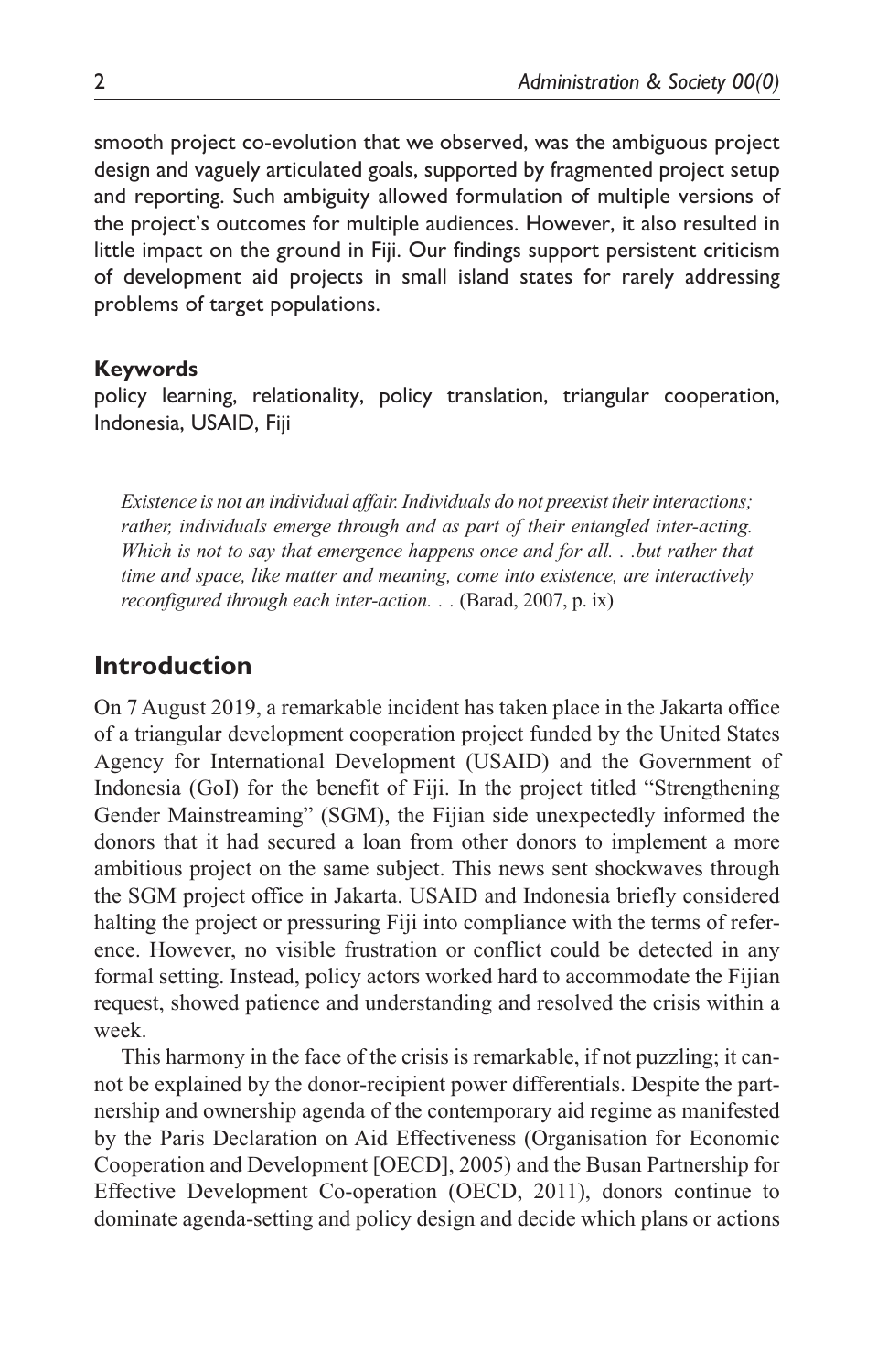are considered feasible or what "best practices" are to be followed (e.g., Fraser & Whitfield, 2009, p. 84). This is especially true for small island states, such as Fiji that lack the capacity for own public sector research (Corbett & Connell, 2015). In light of such domination, an emphasis on harmony at the expense of formal project goals raises questions. This paper pursues two goals. First, it seeks to explain this policy development through the lens of *relationality—*an approach that emphasizes relationships between policy actors as key forces that shape their identities, practices, and hence outcomes of their policy work (e.g., Barad, 2007; Bartels & Turnbull, 2020; Lejano, 2021). The key departure point is that unfolding relationships require constant re-adjustments by involved actors and co-shape identities and policy practices as a result. We expect this to happen incrementally, interactively, and to a great extent non-intentionally. Secondly, this paper aspires to evaluate the methodological value of paying attention to narratives, identities, and policy practices as suggested by earlier writings on the subject. We expect to find fruitful connections between narratives, identities, and practices of actors as these emerge through their interactions.

Policy is conventionally understood as a "creative process of designing solutions to public policy problems" (Linder & Peters, 1984, p. 237). A policy sets goals and defines roles and rules that guide the process toward achieving these goals (e.g., Colebatch, 1998; Sabatier & Weible, 2014). This view of policy can be referred to as "instrumental-rational"; there is a clear relationship between the ends and the means of policy, and a reasoning-based procedure to establish these (e.g., Fischer, 1982). Alternative non-instrumental accounts of policy include various post-positivistic and critical frameworks of policy as a discourse or as translation (e.g., Bacchi & Goodwin, 2016; Clarke et al., 2015; Lejano, 2006; Mukhtarov, 2014).

We seek to explore new insights in policy analysis from a *relational* point of view as a complement to rational models. Lejano (2021, p. 7) defined relationality as "the institutional logic by which established patterns of action in the public sphere emerge from the working and reworking of relationships among policy actors." Relationality emphasizes the eternally unfolding nature of policy that resists attempts to be rendered predictable by structures such as power, funding, and path-dependency. Relationality is rooted in the post-structuralist tradition of policy studies (e.g., Bacchi & Goodwin, 2016, p. 4) that represents opposition to "Enlightenment assumptions concerning reason, emancipation, science and progress, and disquiet regarding connections between this thinking and social inequality." It emphasizes a plurality of practices, and stresses the realities as inherently contingent, open to challenge and change. The "eternally unfolding present" of policy (Cook & Wagenaar, 2012, p. 21) means that social arrangements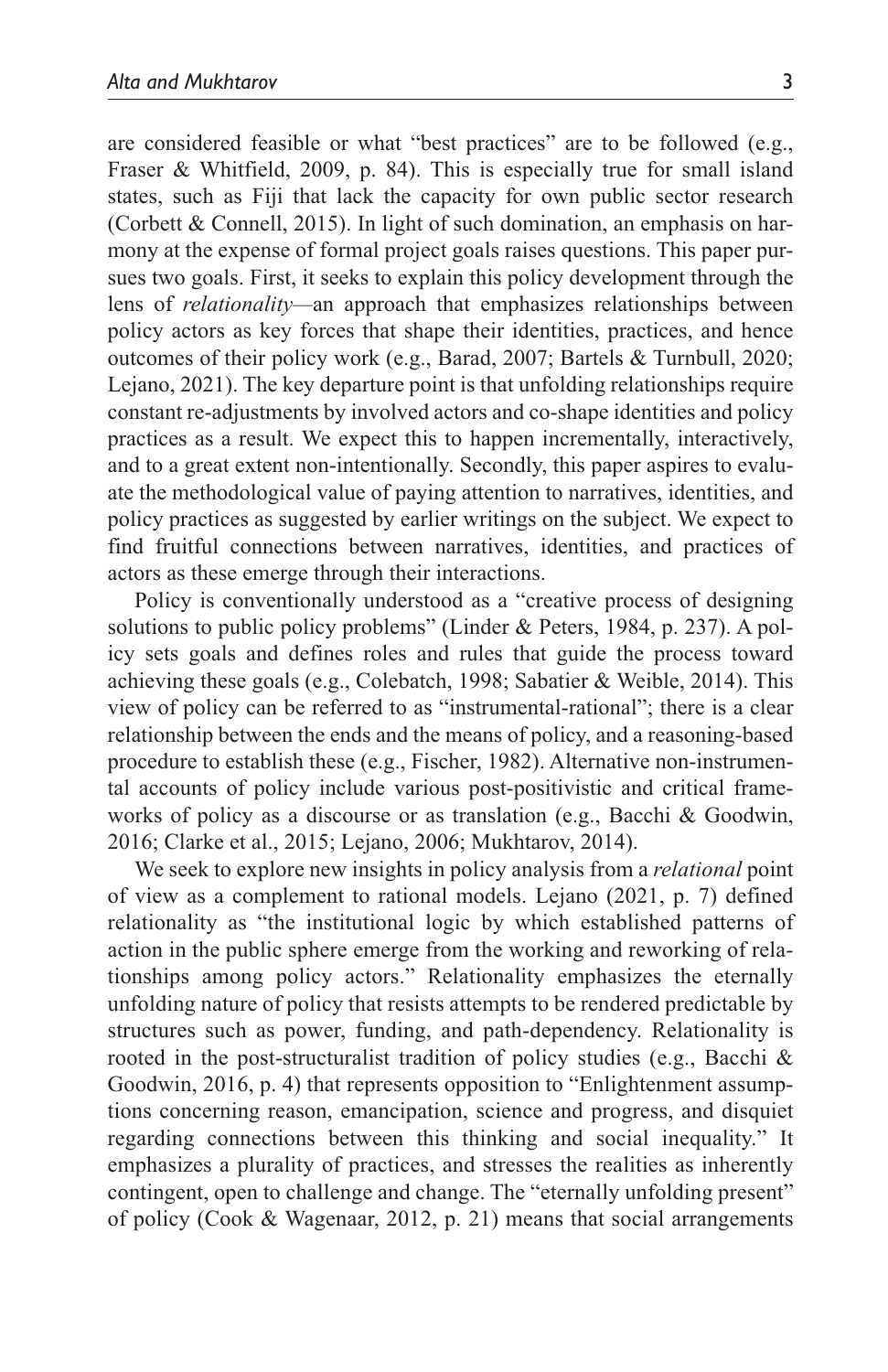involve politics, and there is always a possibility of the world otherwise (Clarke et al., 2015; Rojas, 2007).

Relationality is not a new subject. The focus on relationality is present in the literature on *policy networks* that emphasizes the connectedness of actors (e.g., Goodin et al., 2008; Rhodes, 1997). Goodin et al. (2008, p. 13), for example, state that "within (policy) networks, none is in command. Bringing others along, preserving the relationship, is all." Relationality focuses attention on relationships between policy actors rather than their stand-alone qualities and identities. Much as the epigraph to this article by Barad (2007) proclaims, relationality posits that no actor "is an island" and no individual features, such as identity, interests, or power can exist in separation from other actors. To make this point clearer, Bartels and Turnbull (2020, p. 1326) make a distinction between "relationalism" and "relationality." The former manifests itself in "concern for relationships and interactive processes" and "can be traced back to the classic literature on public policy" (p. 1326). Relationalism considers relationships within a broader rationality framework, within which individual actors have goals and interests separately from each other; these are stable over time and can be used for calculating political behavior (e.g., Lipsky, 1980; March & Olsen, 2004; Pressman & Wildavsky, 1984). A good example of relationism is the concept of "logic of appropriateness" that emphasizes compliance with established rules, roles, and norms obtained through learning and socialization (e.g., March & Olsen, 2004). Compliance with formal and informal rules is a precondition for maintaining workable relationships. *Relationality*, instead, suggests that relationships have an ontological quality—they shape actors' ever-emerging identities, interests and (self)-narratives, they do not pre-exist them (Bartels & Turnbull, 2020; Lejano, 2021). As Barad (2007) argued, individuals and objects are entangled with each other and co-evolve through interactions. For these scholars, relationships are not strategic means to some rational ends or nearly insurmountable constraints on action; they form an ethic of care (Gilligan, 1993)—the necessity of humans to connect to and live in harmony with others. Relationality also offers a view into the kind of policy learning that is open and dialectical, but at the same time less procedural and more receptive to conflicts (van Assche et al., 2021).

Relationality may help understand how policies evolve. The evolutionary and contingent view of policy has been subject of much writing in post-positivist policy studies. One such strand is the scholarship on "policy translation" (Mosse & Lewis, 2006, p. 13; Mukhtarov, 2014). Policy as translation demonstrates how despite a myriad of documents and meetings that constitute and feed into projects, actors succeed in making "these fragmented activities appear coherent" and eventually, are able to claim success that suits their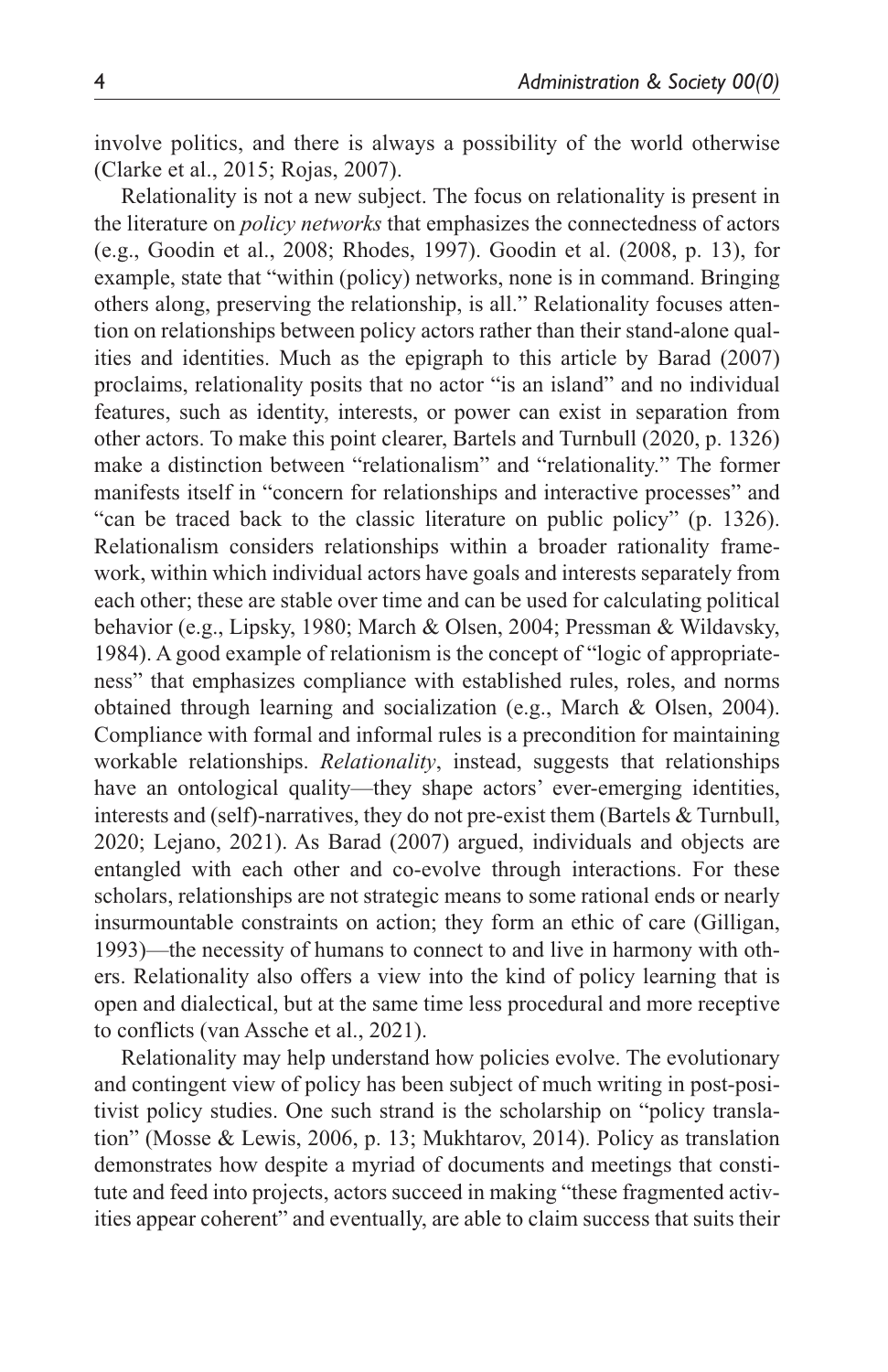goals (Shore & Wright, 1997, p. 5). Translation scholars emphasize the fluidity, emergence, and contingency of policy (e.g., Clarke et al., 2015; Freeman, 2007; Mosse, 2004; Mukhtarov, 2013; Mukhtarov et al., 2013). They also claim that policy is not a clear process of designing and then implementing policies, but an iterative and intensely political translation of policy prescriptions, or "texts" in policy environments, or "contexts" (Clarke et al., 2015; Lejano, 2006; Leong & Mukhtarov, 2018).

Policy translation scholars were less successful in explaining *why* particular translations take place in ways they do, and whether any discernible patterns exist in understanding *how* translation may happen in given circumstances (see e.g., Dolowitz, 2017; Minkman, 2021). Relationality, we tentatively argue, may help by offering ideas on how relationships shape translations. We claim that while contingency and uncertainty are important parts of the story, they are not all—there may be some patterns and explanatory factors in how policies translate and evolve, and there is a role for learning to explain these patterns. We claim that harmony in SGM was achieved as a result of learning that emerged from interaction of the three actors and the desire to project a success narrative to the outer world. This outcome was made possible by various types of learning that came together in the project: dialectical learning from interaction of actors, learning from other places in the world, and learning from the past (van Assche et al., 2021).

The first author of this article conducted the 3months of fieldwork in Jakarta in mid-2019, which combined collection and study of policy documents, semi-structured interviews with key informants, and ethnographic observations of project meetings. A total of 19 policy documents pertaining to the project were collected. Semi-structured interviews were conducted with eight informants from Indonesia and USAID including government officials, project consultants, and independent experts. Ethnographic observations of four project meetings and activities complemented document analysis and interviews. The first author has worked for the project office in the past and was regarded as an insider by his former colleagues. Ethical guidelines have been followed ensuring anonymity of all informants as well as prior approval of interview transcripts; the narration, however, is the interpretation of the authors based on the data. One limitation of this study is the lack of access to Fijian participants—our attempts to interview them have been void. We attempted to compensate this limitation by carefully studying available policy documents from Fiji and ethnographic notes of meetings, in which Fijian participants were present.

Section two discusses the project design and the background of triangular cooperation. Section 3 discusses relationality as a framework applied to the case of SGM. Section 4 then discusses the outcomes of the analysis for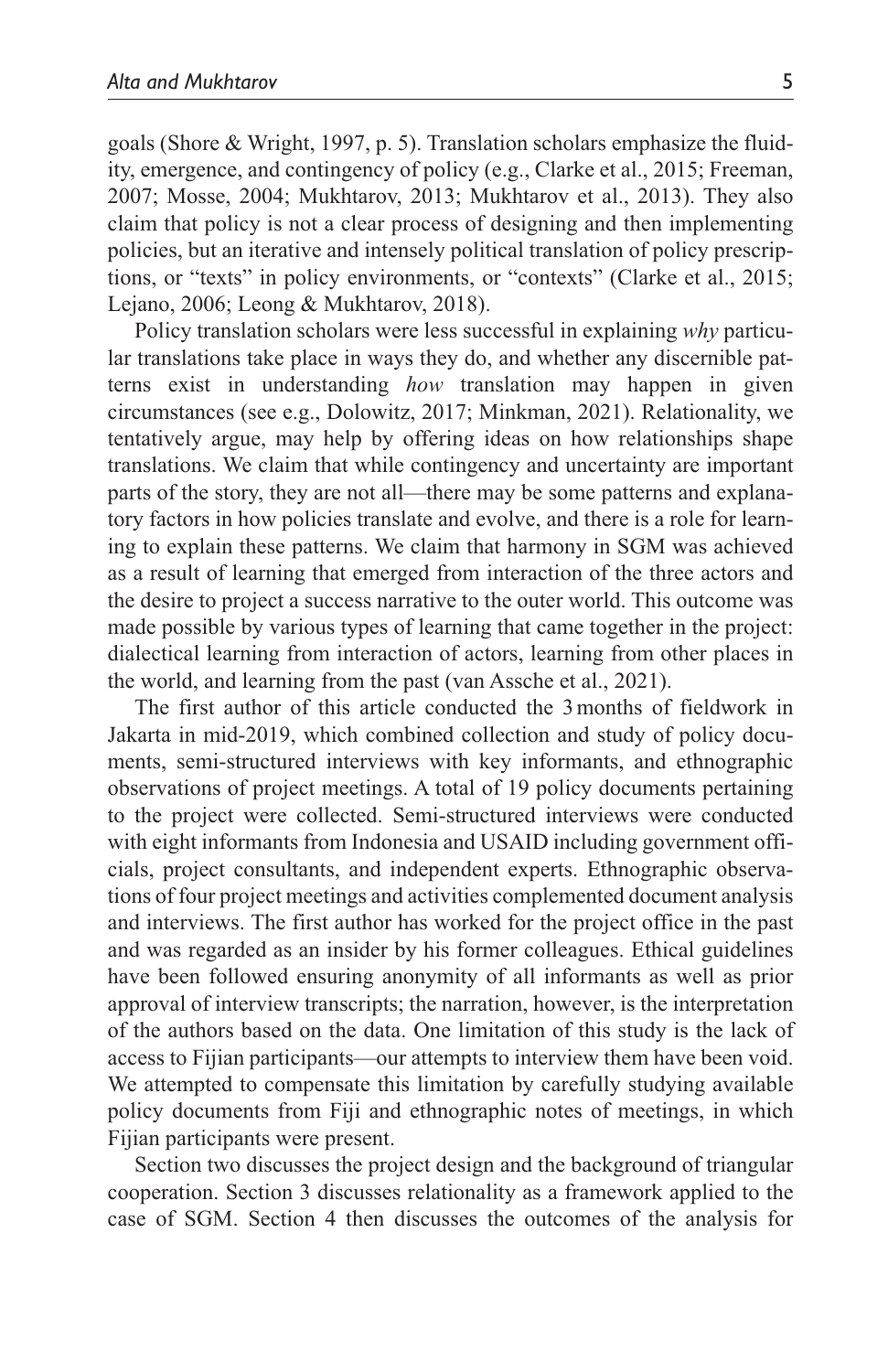understanding the case study and providing insights into the methodology followed, and concludes.

# **Strengthening Gender Mainstreaming: A Case of Triangular Cooperation**

Cooperation between Fiji and Indonesia in the areas of women empowerment began in 2013 with a memorandum of understanding between Indonesia's Ministry of Women Empowerment and Child Protection of Indonesia (I-MWECP) and Fiji's Ministry of Women, Children, and Poverty Alleviation (F-MWCPA).<sup>1</sup> The bilateral agreement led to the establishment of a joint technical working group, which convened biannually to discuss project ideas. In a 2017 meeting, the two ministries agreed that Indonesia will aid Fiji in gender mainstreaming by implementing gender-responsive planning and budgeting (GRPB) framework and tools in seven key Fijian ministries, and thus SGM was born.

SGM follows a whole-of-government approach and positions Fiji's F-MWCPA as a "national gender machinery" (USIP-1, 2017). Since 2017, two program parts had been completed with a total of six parts planned until 2022. In part<sup>2</sup> I in 2017, the SGM team produced training curriculum and modules and conducted training of trainers for F-MWCPA. In part II in 2018, F-MWCPA staffs joined a one-month internship at I-MWECP in Indonesia to learn about practices on gender mainstreaming in Indonesia. Part III in 2019 was anticipated to be critical since the core mainstreaming activity—the establishment of a National Gender Policy Unit in F-MWCPA with Indonesia's assistance—would have started then. The unit would then advocate the adoption of GRPB system in the other six ministries and to the parliament in Fiji. By the end of part III, seven ministries in Fiji were expected to delegate their representatives to form a National GRPB Working Group, and hence to make the impact of the project sustainable in Fiji to continue practices beyond the project. In 2017 to 2019, SGM was jointly managed and funded by USAID and the Indonesian government as part of the United States-Indonesia Partnership for South-South and Triangular Cooperation (USIP 1). The total project value was USD 1.9million with 70% funded by USAID and 30% by the Government of Indonesia (USIP-1, 2017).

SGM's part III was expected to start in April 2019. Halfway into 2019 the Fijian counterpart did not respond to Indonesia's calls to turn in the internship evaluation and start planning part III. In early July, F-MWCPA finally agreed to meet in the joint technical working group, which granted political greenlight to part III. However, the taste of the good news was bittered when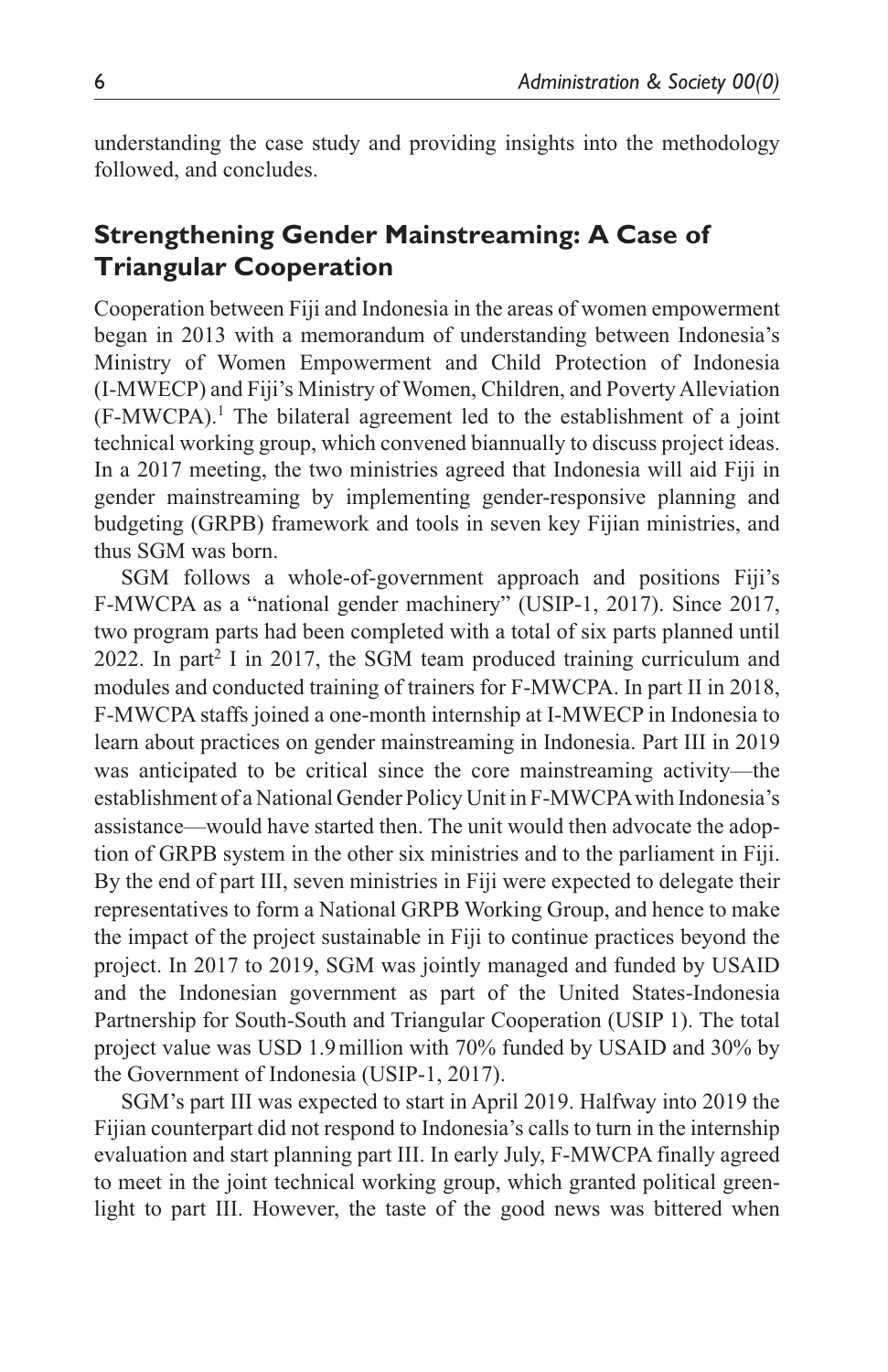F-MWCPA declared that it had been drafting with Canadian assistance "a 5-year Master Plan for the Department of Women (2020–2024), which is a merger of Fiji's National Gender Policy and Women Empowerment Programs" (I-MWECP, 2019, p. 1). Besides the sudden demand for Indonesia to adjust its training curriculum to the master plan, Fiji admitted that it had not conducted follow-up actions agreed in part II, notably to submit a request to Fiji's Prime Minister for endorsing F-MWCPA as the national gender machinery (United States-Indonesia Partnership for South-South and Triangular Cooperation Component 1 (USIP-1), 2019). This caused a crisis in the project.

In a multi-stakeholder project meeting on August 8, the Fijian counterparts demanded a number of changes to the project design—a remarkable instance given its status as aid recipient. First, it was revealed that Fiji's Ministry of Economy (F-MOE), which presides over planning and budgeting of the whole government, had been assisted by the Asian Development Bank (ADB) in conducting budget assessment for the upcoming fiscal year, which includes gender-responsive components. Earlier, F-MOE was not interested to collaborate with Indonesia and USAID, but went on board with ADB as part of their conditional loan. This effectively took the budgeting component out of hands of the USIP project rendering its impact much less significant. Second, with gender responsive participatory budgeting now falling under the ADB project and F-MOE instead of F-MWCPA, the SGM's main objective was to be reduced to capacity-building and training. Third, F-MWCPA would reduce the number of target ministries from initial seven to three since the remaining four would cooperated with F-MOE and ADB instead.

The proposed SGM's design change was entirely unforeseen—a product of contingent process that involved ADB, Canada, and Fiji's own F-MOE stepping in to influence the triangular actors to make SGM work in the new circumstances. The risk of Fiji's actions to sour its relationships with Indonesia and USAID, and to lead eventually to SGM's demise, seemed imminent with disastrous consequences for all actors involved. In fact, USAID considered to abandon SGM once Fiji demanded the changes, before resolving its internal conflict and agreeing to proceed with the diminished goal (Fieldnotes, 2019c). Eventually, USAID and Indonesia government agreed to the changes and referred to SGM as a success in their published materials intended for their respective constituencies.

This development of events is puzzling for several reasons. First of all, it is unusual for an aid-recipient country to make demands to donors to modify the project design, even in the context of leveraging grants/loans from other donors. Recipients of aid tend to mold project practices to the needs of the donors and rarely challenge their authority openly or explicitly (e.g., Mosse,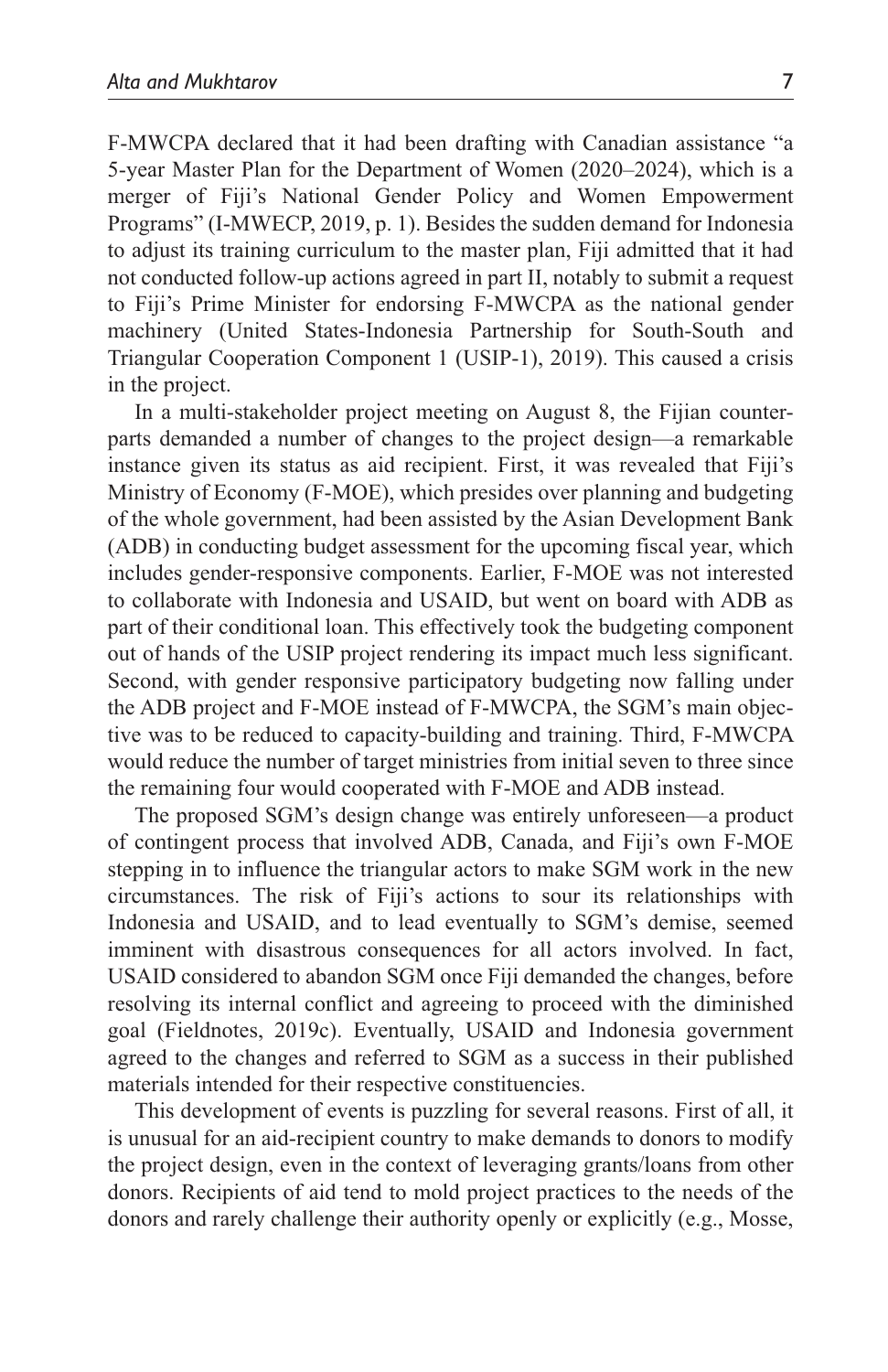2004). The literature on international political economy of the Pacific islands also indicates at the abnormal development of events in the current case given the importance of the region for USA and competition with China in the region (Corbett & Connell, 2015; Veenendaal & Corbett, 2015). The Fijian approach was strategic with delaying communication, aligning projects for its own purposes and presenting USAID and SGM with the change as a *fait accompli*. In itself, there is not much surprising that there is a clash of interests and recipients seek to insert their own agency in project design and implementation. Indeed, Corbett and Connell (2015: 438) convincingly argued that small island states, such as Fiji, strategically leverage their participation in international organizations as well as bi-lateral projects with donors to benefit their own agenda. Nevertheless, the boldness of Fijian actions is interesting to examine from a relational lens given that relationships are of such great importance in the region (e.g., Corbett, 2013; Lejano, 2021).

# **Relationality Within SGM: Identities of Actors and Narratives**

Bartels and Turnbull (2020), building on relational sociology, suggested that a truly relational approach must contain three core features that guide an inquiry. These are (i) a relational ontology, (ii) emergent properties of actors, and (iii) specialized methods that allow for situated understanding of practices and interactions. A relational ontology acknowledges the entangled nature of policy actors, their interactions and their relationships with each other. Actors' features and identities readily change as a result of interactions. By focusing on identities, self-reported or inferred interests, and observed practices, one may analyze how relationality shapes actors' features. These, naturally, require fitting methods, such as network analysis, narrative analysis, or other discourse analysis techniques (Lejano, 2021; Mukhtarov et al., 2021; van Dijk, 2009), policy ethnography (Mukhtarov et al., 2017; Schatz, 2003), and other interpretive methods (e.g., Schwartz-Shea & Yanow, 2012).

Below, we follow Bartels and Turnbull's (2020) methodological guidance in order to explore whether it may help to explain the puzzle. As I-MWECP, F-MWCPA, and USAID built a relationship within the USIP-1 project, their identities co-evolved and influenced the project. Following Lejano (2021), for each actor we are interested in (i) identity about self, (ii) identity versus other two actors within the project, and (iii) identity as part of the whole project. These identities may differ given that relationships matter for how actors perceive themselves and represent themselves to others. In order to reliably access these identities we look at narratives that actors have crafted in their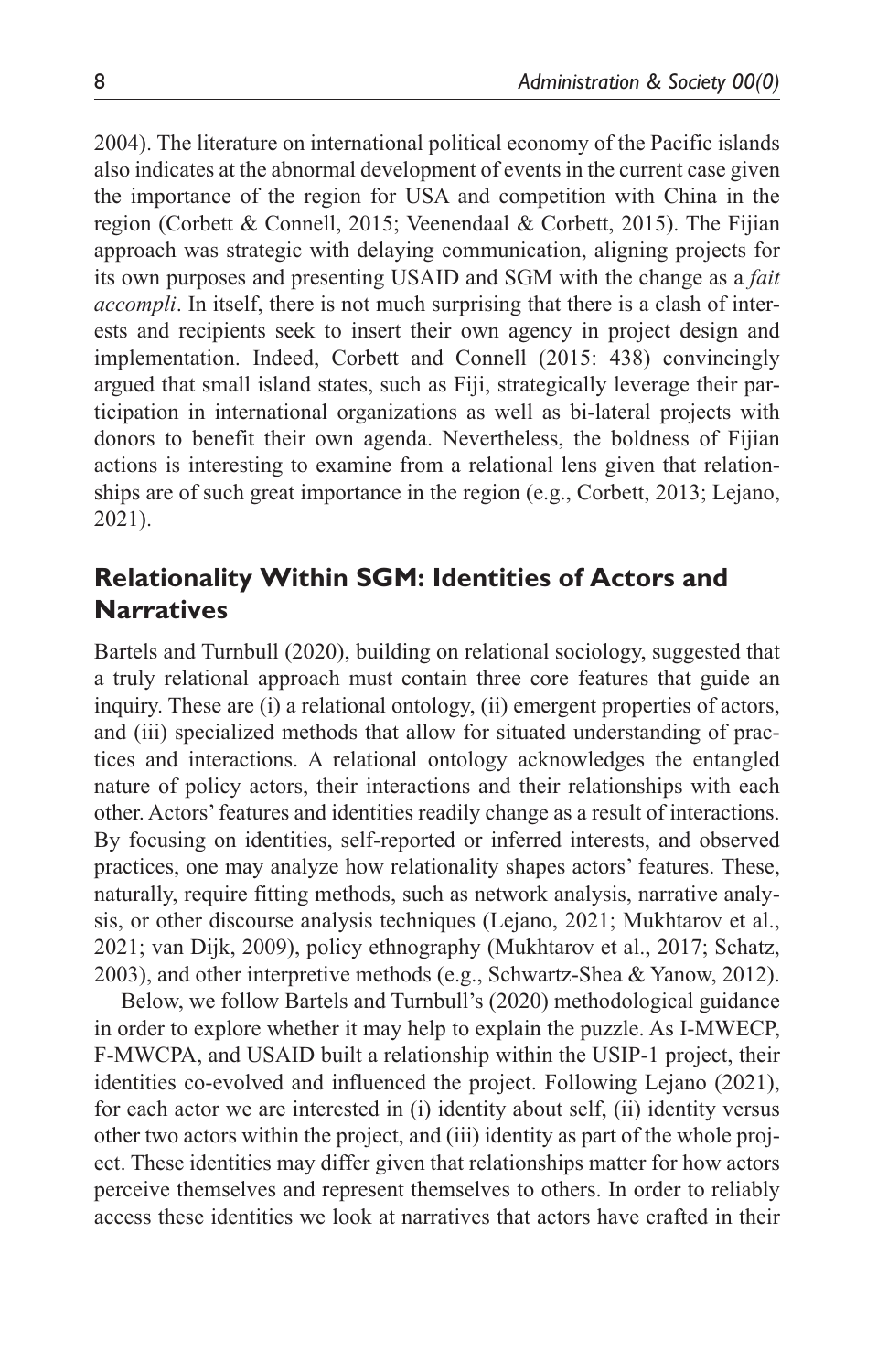published documents, interviews with the first author, and fieldnotes from ethnographic observation in project meetings. Following Lejano (2021, p. 8), looking at identities of actors through narratives allows us to meaningfully observe the configuration of relationships in the project, and subsequently assess how actions taken in the project reflect, reinforce, and develop stated configurations. The different modes of learning are invoked as actors attempt to create harmony between project actions and their relationships.

# *Identities of I-MWECP (Indonesia)*

Self-identity of Indonesia as a donor, and I-MWECP as an implementing agency, reveal themselves in policy documents by Indonesian government intended for domestic and international audiences. Indonesia presents itself as an active agent of South-South Cooperation, both as a donor and aid recipient, whose work is based on the principles of solidarity, demand-orientation, and recipient ownership (Government of Indonesia, 2015; Government of Indonesia and Government of Japan, 2014). In one of its annual reports on international aid, Indonesian foreign policy is articulated as to help "each other achieve mutual independence, promote development, and strengthen solidarity between developing countries" (Government of Indonesia, 2016, p. 43). These principles are in accordance with the Paris Declaration on Aid Effectiveness (OECD, 2005) and underline the self-image of Indonesia as an altruistic donor working for solidarity with its partners. This self-image becomes more pronounced with deliberately crafted contrasts with traditional agents of North-South cooperation painted as pursuing own interests (e.g., Government of Indonesia and Government of Japan, 2014, p. 30, footnote 15), a tool commonly used by other aspiring Southern donors in positioning themselves (Thérien, 2002, p. 257).

We argue that Indonesian concerns with flexibility of the project design and recipient-driven aid resulted in a simplistic project design and allowed the Fijian counter-part to leverage it for its own benefit. USAID's engagement with Indonesia in this project was also strategic; from the minutes of the USIP 1 weekly meetings, it becomes clear that the primary concern of USAID was to achieve a verifiable impact of the project that can be reported back to Washington and internationally (Fieldnotes, 2019c). While we do not have explicit statements on how Indonesia viewed itself in interactions with other actors, it is clear that there has been hesitancy to lead, the desire to avoid conflict, and carry on with the project even if under unfavorable conditions. This timidity on the part of a donor is puzzling at first, but may be explained by the proposition that Indonesia has been interested in visible activity as a donor rather than in achieving a developmental impact through its projects.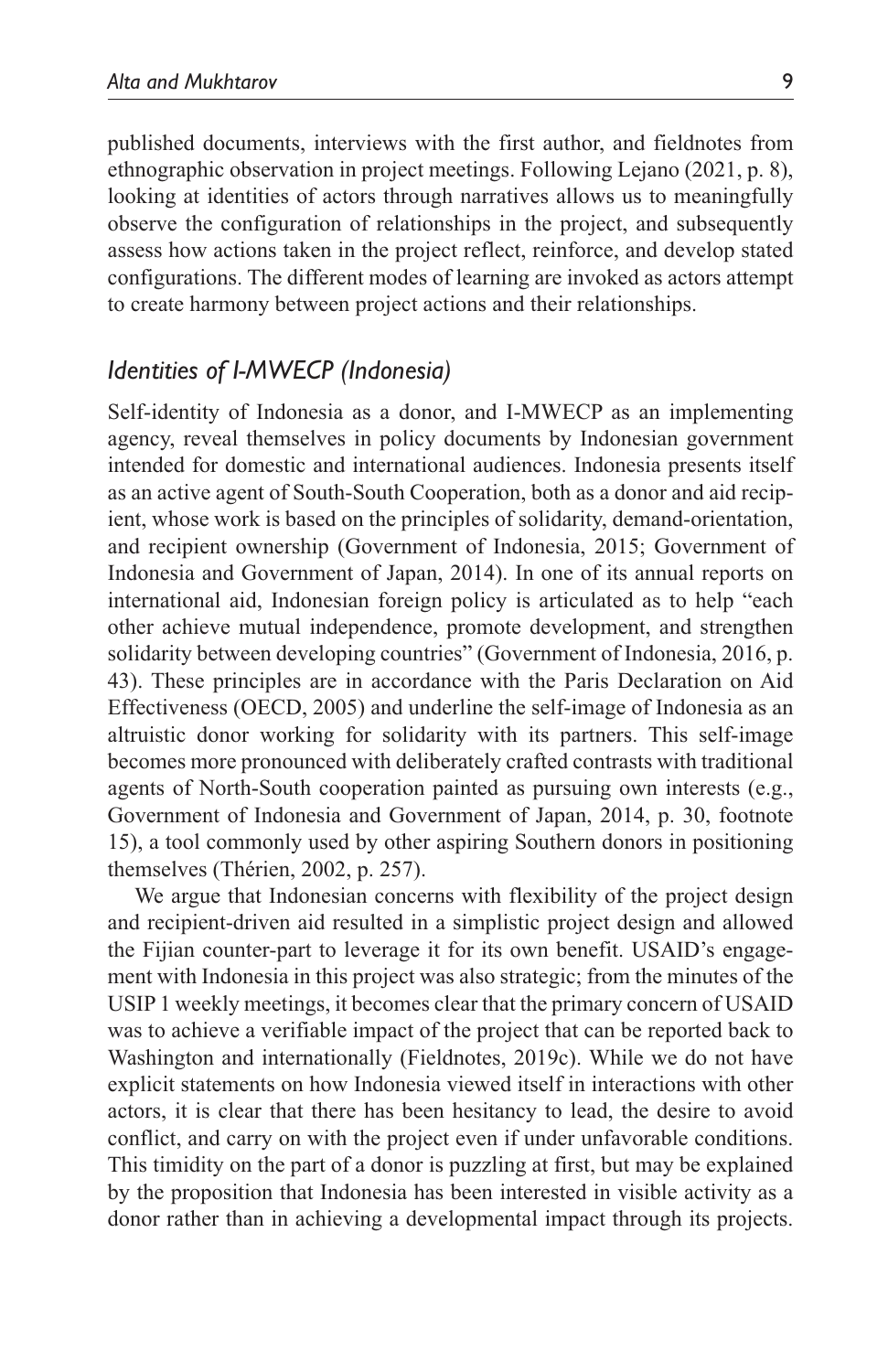True to its role as a pivot, Indonesia facilitated multi-stakeholder meetings, and arranged evaluations, therefore providing space for dialectical learning through discussion with the other actors (van Assche et al., 2021). This proposition is only informed by the analysis of Indonesia's South-South Cooperation reports that, unlike USAID's, stress activity and Indonesian efforts as a donor much more than impacts of developmental interventions on the ground (Alta, 2019).

In final reporting on SGM, Indonesia claimed success in cultivating a project driven by Fijians, who determined whom they wanted to be trained and for what purposes (Interview 1, 2019). In turn, USAID praised Indonesia as a "non-political donor," who supports its Pacific Island partners based on solidarity and without self-interest (Fieldnotes, 2019b). The mutual endorsement of USAID and Indonesia stands in stark contrast with the very limited impact of SGM on the ground—official of three ministers, instead of eight, provided with training, on the subject not controlled by USAID and I-MWECP, and without the gender mainstreaming component. It does however demonstrate the desire of the two parties to maintain a close strategic relationship despite the failure of the project. At the time of writing, Indonesia and Fiji are planning to have another working group meeting in 2022 for continued triangular cooperation projects. However, USAID's commitment to fund Indonesia's aid programs ended in 2019 and it is unclear if USAID will continue its support.

# *Identities of F-MWCPA (Fiji)*

Fijian self-identity as expressed in its national development program and more specifically, gender equality projects, is that of moving away from the influence orbits of Australia and New Zealand to build cooperation with other actors (Komai, 2015; Kubuabola, 2013). Fijians have a long-standing relationship with Indonesia as a donor in various aid projects in Fiji and would like to project the image of a recipient country "open for business."

The most interesting aspect of the Fijian identity, however, was vis-à-vis Indonesian and USAID actors. The following excerpt from the multi-stakeholder meeting demonstrates the tension, but also an opportunity, that F-MWCPA faced with when F-MoE, ADB, and Canada entered the scene. The following exchange at the meeting on finalizing the list of participant ministries in the project (Fieldnotes, 2019a) illustrates the relationship between actors at that moment of time.

Ever since we started this  $GRPB<sup>3</sup>$  project, we have not been able to have a working relationship with the Ministry of Economy [of Fiji]. Our trying to get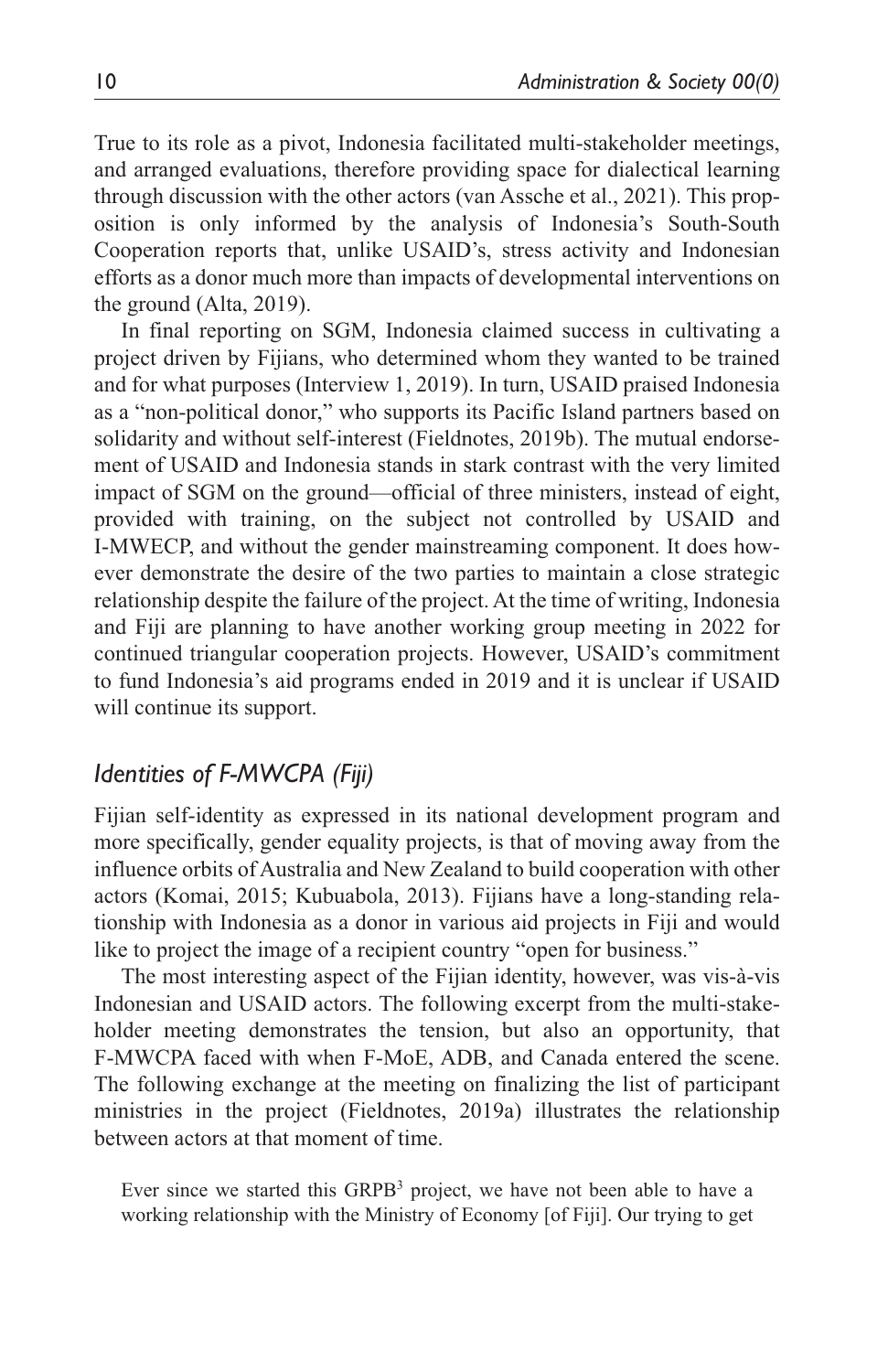their buy-in for the whole-of-government approach in implementing GRPB has not been successful. We cannot do GRPB with other agencies without the buy-in of Ministry of Economy, and that we did not have, until the ADB came in (F-MWCPA)

I think this is a good opportunity for you—for [Fiji] MWCPA—to collaborate with [Fiji] MOE because they are now concerned, leading, and just work together (USIP-1 Consultant [representative of USAID and Indonesia]).

Exactly. That's what ADB has managed to do for us. They opened up the door, so now. . .You know. . .it's not only the gender-responsive budgeting. They actually came in for something else. . .on loan concession. So ADB would ask you, "Where is the gender component of all this? We will not look at any loan application if it does not have a gender perspective." So the Ministry of Economy wrote us in (F-MWCPA).

This excerpt from the meeting minutes demonstrates Fiji's recipient strategy in the triangular cooperation, which was apparent in several regards. Fiji's cooperation with ADB and Canada in the overlapping sectors was only known later rather than shared with USAID and Indonesia from the beginning. As discussed above, by continuing to receive training for its officials and to develop policy tools under SGM, F-MWCPA has attempted to alleviate the burden of managing multiple projects with various donors. Despite the clear incentives from the bigger donors, participants of the multi-stakeholder meeting were puzzled over why Fiji—a long-time Indonesian aid recipient—would prioritize other donors' programs over Indonesia's.

We propose that the long history of partnership may have been the factor that enabled this strategy on the Fijian side. Rossi (2006, p. 29) argued that strategies of development actors follow from awareness "of the chances available to them within policy discourses." In other words, F-MWCPA seems to have known well that its imposition could be tolerated by Indonesia based on the logic of demand-driven programs and ownership and its implicit interest in the donor status more than developmental impact. Fiji's maneuver might not have amounted as much to prioritizing other donors over Indonesia as to an attempt at streamlining different programs. As a small island country, the tasks of managing different aid programs and participation in international organizations are often too burdensome for Fiji's small bureaucracy, administrative system (e.g., Corbett & Connell, 2015, p. 4; Murray & Overton, 2011). Fiji therefore seems to have learned from past experiences to streamline different donor programs while letting each donor claim success in their own right.

Meanwhile, with only a Memorandum of Understanding (MOU) as the basis of the project, I-MWECP focused on creating a sense of belonging and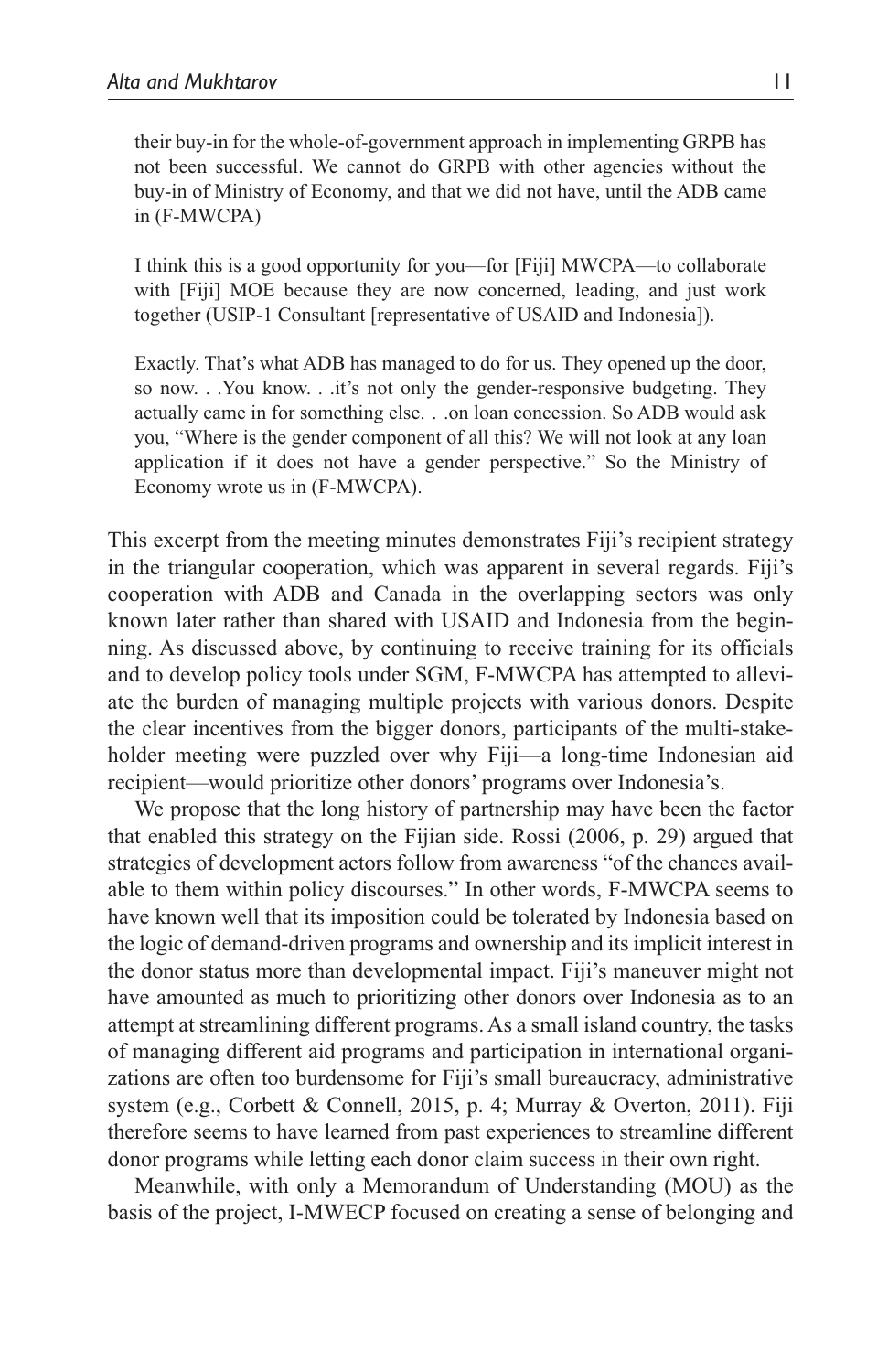ownership at the Fijian ministry, for example through peer-to-peer mentoring between the two ministries, instead of formal agreements and contractual obligations. This approach of using carrots without sticks seems to have backfired when Fijians looked away to bring other donors on board. The Fijian actions have been facilitated by the project set up, an important consideration to mention.

# *Identities of USAID/USIP-1*

USAID's self-image as a donor is discernible from its 2011 to 2015 global Policy Framework and its current 2019 Policy Framework (USAID, 2011, 2019b). USAID's mission is to support recipient countries to become "selfreliant" and a transition from a recipient to a fellow donor or a trade partner. USAID hence wants to see self-reliance as the result of its aid, but "does not necessarily signal the end of USAID's engagement but, more typically, its evolution" (USAID, 2019b, p. 39).

USAID's Policy Framework presents lessons or "success stories" learned from other places, summarized and reconstructed for reference by its agents and projects. This indicates the motivation of USAID as an established donor to teach, and its expectation for aid recipients to learn (Morvaridi & Hughes, 2018; Müller & Sondermann, 2016). These are presented as everyday pictures and quotes from the subjects of development which serve as a body of evidence ("many countries," "some countries") that justifies higher-level qualities and concepts such as "sustainable," "effective," and "impact" (Alta, 2019).

When the news broke that Fiji wanted a drastic change in SGM, the first thing USAID and USIP 1 managers did was to meet internally to furnish "sustainable storytelling out of the new project logic and justify what impact we [USAID] can claim if we can get hold of only three [ministries]" (Fieldnotes, 2019c). To solve the crisis, getting the storytelling correct was therefore more important than resisting change in project design. This is also exemplary of USAID's openness to learn from global experiences on the one hand, and its need to summarize them as presentable generic stories for teaching purposes on the other. When part III on-field implementation started in October 2019 with the sending of trainers to Fiji, tensions in the negotiation were none to be seen. In the terms of reference (TOR) and the project design matrix (PDM), they were resolved by revising the program's purpose to reflect the change. Its case study, in which the project is reported to the headquarter and the wider audience, USAID (2019a, p. 5) stated that "Fiji continues to show its commitment to gender equality with the recent changes on MoWCPA's Master Plan and development of new GRPB projects with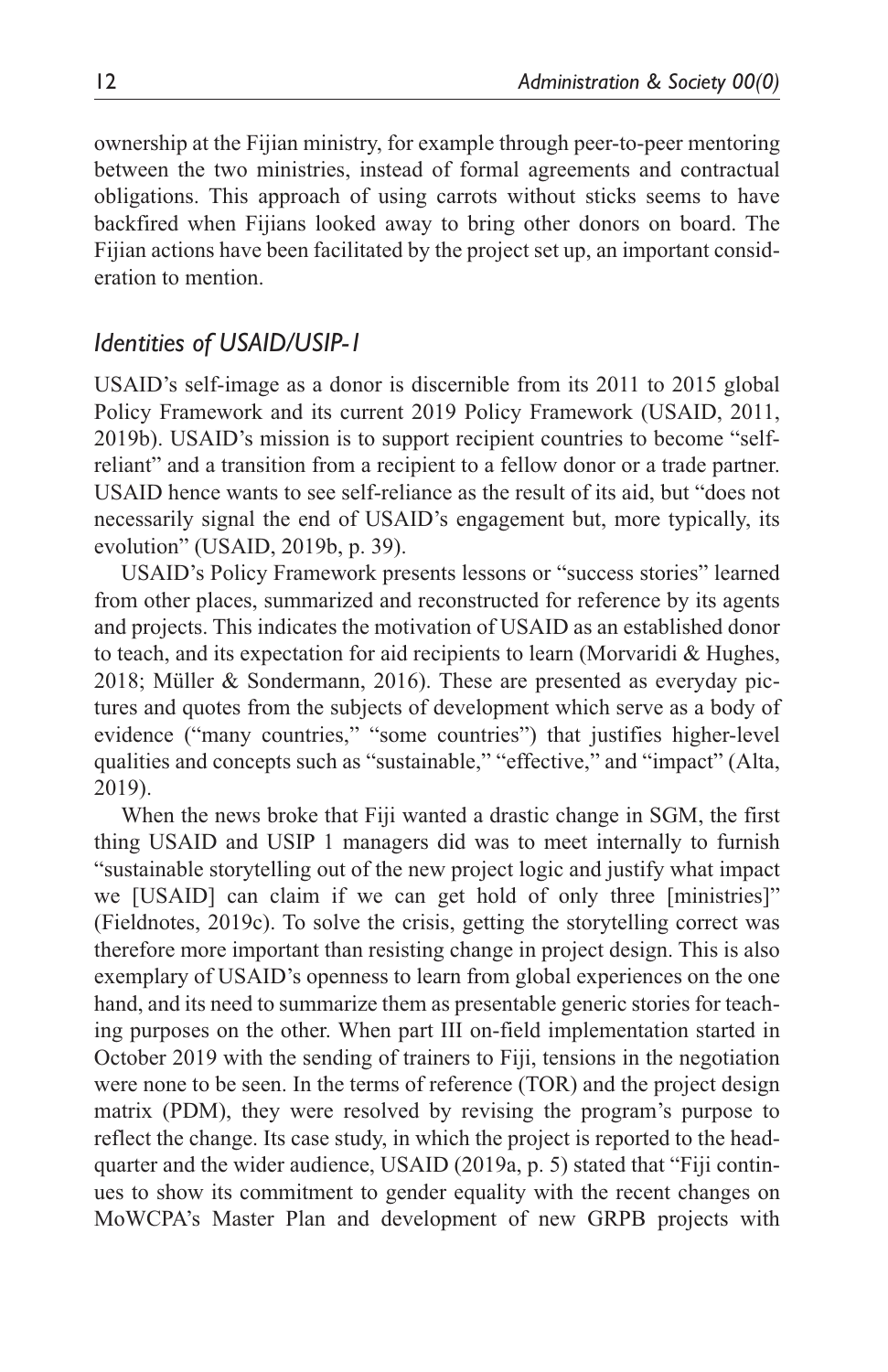Canada and ADB." As stated earlier, USAID also endorsed the non-political involvement of Indonesia and good progress toward becoming a donor itself. USAID (2019a, p. 5) further noted that "the success story of Indonesia in supporting GRPB Fiji has encouraged other countries such as Afghanistan to initiate a similar program with the GOI [Government of Indonesia]."

From these quotes, the success of Indonesia as an aspiring donor and Fiji as a recipient party enabled to collaborate with other donors, is indirectly a success story of USAID—a key actor that made all this happen. USAID's framing of SGM as a success story of "strengthened institutional framework of Fiji's GRPB policy" (USAID, 2019a, p. 4) indicates USAID's deliberate attempt to create a positive representation of the program and itself as part of it.

Table 1 above summarizes identities, interests, and representations of the three actors involved in this triangular cooperation project. We seek to tie loose ends and explain the evolution of the project in the next section. We also revisit the two goals of this paper stated in Introduction.

# **Discussion and Conclusions**

In the introduction, we asked the question of how a relationality lens could help explain the actions of triangular actors in this project. Firstly, we sought to understand (i) whether we could discern multiple identities from actors' documents and interviews and relate these to their actions, and (ii) whether we could view actors' identities as contingent upon their relationships with others. Secondly, we sought to evaluate whether the methodology we applied was relevant for such an investigation.

On the first question, we found that there is a differentiated dynamic in terms of stated and implicit identities of all three actors. All actors did their utmost in order to maintain their well-articulated self-image as an impact driven donor (USAID), an aspiring Southern donor (Indonesia) working based on Paris principles on Aid Effectiveness (OECD, 2005), and an exemplary aid recipient (Fiji) seeking to make the best of cooperation with all kind of partners. Identities of these actors versus each other are more conflicted, which is in line with the thinking of relationality; relationships and identities affect each other and require constant re-adjustments. As Table 1 illustrates, from USAID being mostly concerned with its own image in claiming success of this project to the Indonesian ministry going with the flow as long as it could claim the status of a donor, and Fiji looking to benefit from the vagueness of the design, the focus on identities illuminates conflicts, and incoherencies between actors' identities in relation to each other. The awareness of potential danger of this dissonance between self-identity, identity versus others, and identity as part of SGM may have been the key driving force behind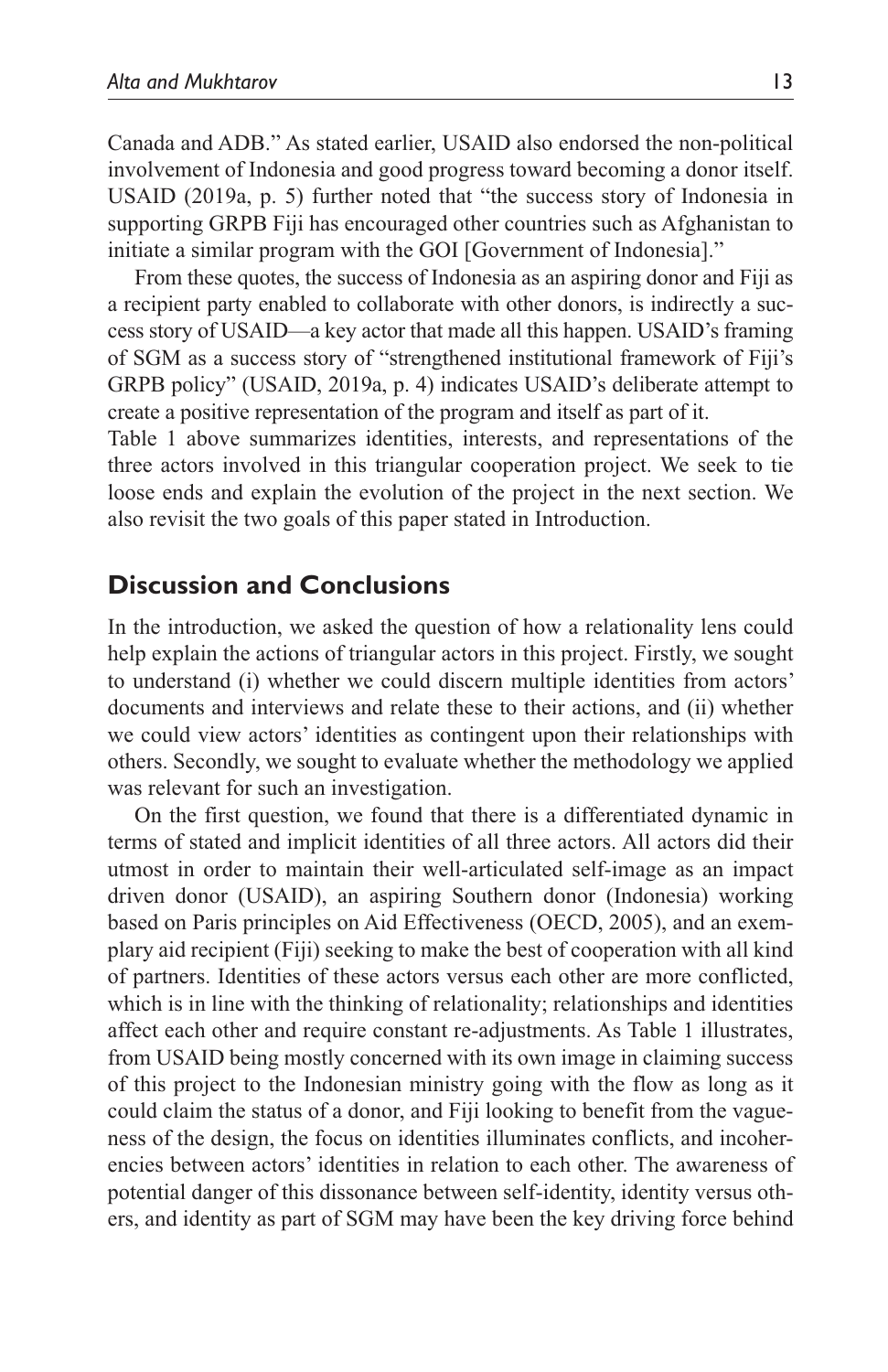|                            | Table 1. Identities of actors in triangular cooperation project of SGM in Fiji.                                                                                                           |                                                                                                                                                                                                                                                  |                                                                                                                                                                                                               |
|----------------------------|-------------------------------------------------------------------------------------------------------------------------------------------------------------------------------------------|--------------------------------------------------------------------------------------------------------------------------------------------------------------------------------------------------------------------------------------------------|---------------------------------------------------------------------------------------------------------------------------------------------------------------------------------------------------------------|
|                            | Self-identity                                                                                                                                                                             | Identity vis-à-vis others                                                                                                                                                                                                                        | Identity as part of SGM                                                                                                                                                                                       |
| Government of<br>Indonesia | traditional Northern and<br>organized aspiring donor<br>new Southern partners.<br>open for business with<br>especially in the Pacific<br>Altruistic, horizontally<br>Active globally, but | A timid and reluctant leader seeking<br>the ground. Officially endorsed by<br>USAID as a "non-political" donor,<br>internally viewed as non-strategic<br>appeasement and stability more<br>than developmental impact on<br>and lacking direction | collaborate with new donors<br>on gender-mainstreaming. A<br>partner that enabled Fiji to<br>reliable regional partner of<br>Self-portrayal as a strong<br>small Pacific nations.                             |
| USAID                      | that seeks to help Fiji and<br>Impact driven global donor<br>foster Indonesia as an<br>aspiring donor<br>region                                                                           | frivolous actions (considered halting<br>A powerful actor frustrated by Fijian<br>interested in telling a success story<br>more than enforcing impact of the<br>funding for SGM). USAID was<br>project on the ground                             | ADB and the Government of<br>on to help countries such as<br>A key enabler of Indonesia as<br>a new donor (who moved<br>Afghanistan) and Fiji as aid<br>to get a new project from<br>recipient (that moved on |
| Government<br>of Fiji      | A Southern partner open for<br>business with new donors<br>other than Australia and<br>New Zealand; a keen<br>partner of Indonesia                                                        | reaction from Indonesia and USAID<br>interest. Likely anticipation of the<br>A savy strategic player leveraging<br>between F-MOE and F-MWCPA<br>various donor projects for own<br>combined with internal politics                                | A grateful recipient of aid from<br>responsive budgeting system<br>both USAID/Indonesia and<br>to help Fiji build a gender-<br>working in perfect unison<br>Canada/ADB-all actors<br>Canada).                 |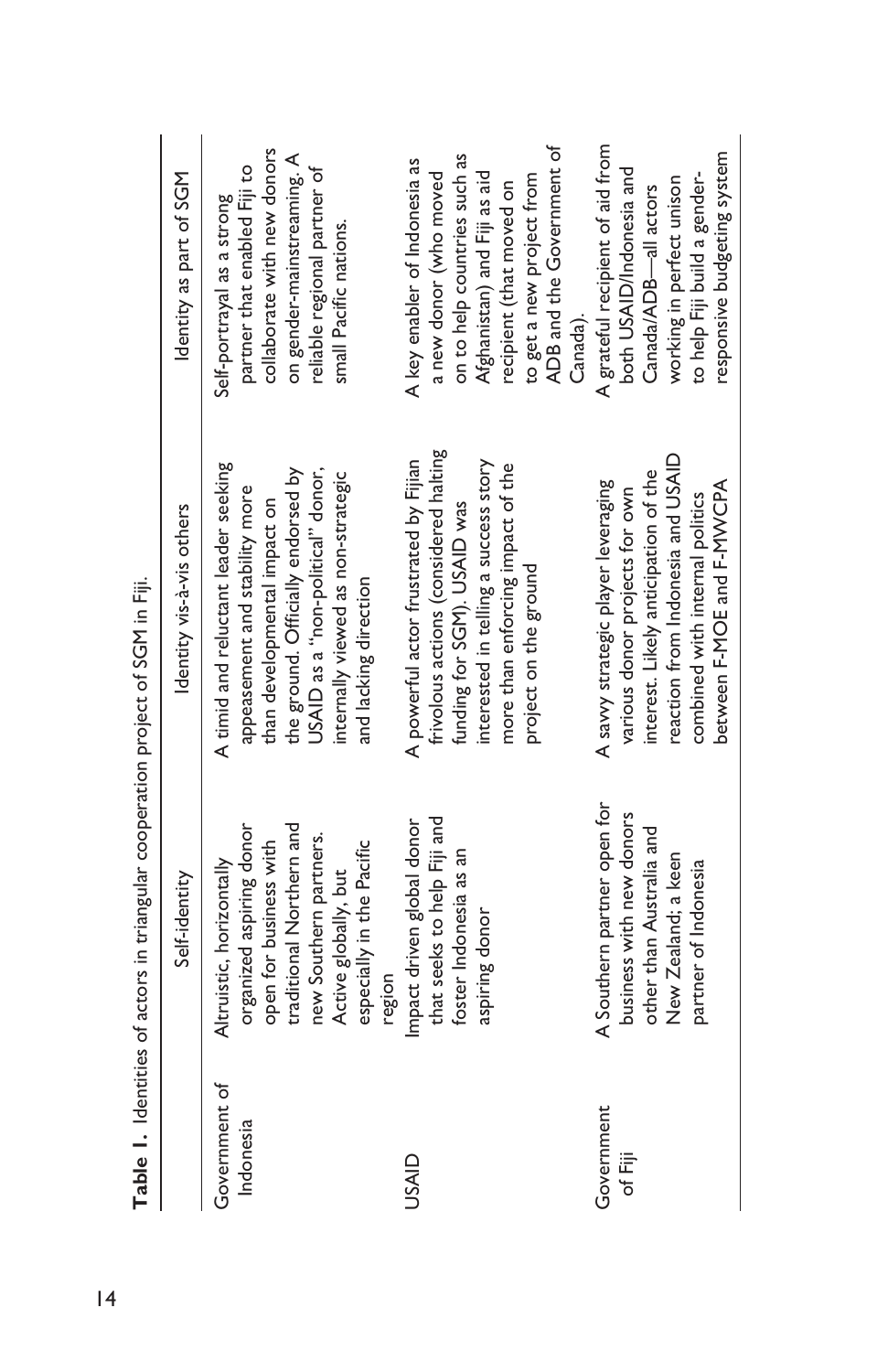a concerted effort to co-produce a unified coherent final narrative of the project available in the USAID case study (USAID, 2019a) and policy communications of Indonesia (Pattiro, 2019).

Each actor's self-identity, as shown above, was maintained throughout the project meetings by tweaking narratives about own involvement and achievements of others. At the same time, identities versus other actors and with the others have evolved as the project's planning forced compromise. We have shown that each actor's capacity for such flexibility is facilitated by various forms of learning: dialectic learning (Indonesia), learning from other places (USAID), and learning from past experience (Fiji) as articulated by van Assche et al. (2021) For Indonesia, this meant that the rhetoric and promotional language found in its Annual Reports gave way to conduct that is accommodative of its recipient's demands. Some consultants and experts involved term Indonesia's brand of donorship as "charitable," referring to how Indonesia's role appeared to lack strategic interests and focus instead on helping USAID and Fiji find a common ground through dialogs. USAID, in turn, having learned of Indonesia's way of doing aid, adapted its generalizing "policy framework" in cooperation with Indonesia by adopting the demanddriven principle while simultaneously maintaining its narrative of grooming Indonesia as an emerging donor. Learning from its experience of dealing with different donors, Fiji tried to maintain its relationship both with Southern partners such as Indonesia and traditional donors such as ADB and Canada. Given the limited capacity of the state in Fiji, it has strategically leveraged aid projects to become streamlined in one, behavior of small island nations that has been noted before (Corbett & Connell, 2015).

In addition to policy work to align identities and narratives, a key enabler of diversity in narratives and identities was the project design. The project design and planning instruments (e.g., the term of reference, project design matrix, articulated project goals and indicators, MoU) all got modified based on the Fijian request. Indonesia's discourse and discursive practice of a "charitable" donor and the project set-up with no specially designated space and project office made these translations look seamless. Arguably, it would have been more difficult for Fiji to assign the trainings and mentoring a different meaning had the SGM come with a stricter program theory and required means of action verification, such as implementation of certain policies or allocation of greater budget for gender-responsive programs.

What this story tells about the project's contingency is that its effect is cushioned by the ability of actors to *articulate* different claims about the same activities. The relevant concept here is "articulation," as formulated by Stuart Hall, which explains that the unity of a discourse is really an articulation of different, distinct elements which can be rearticulated in different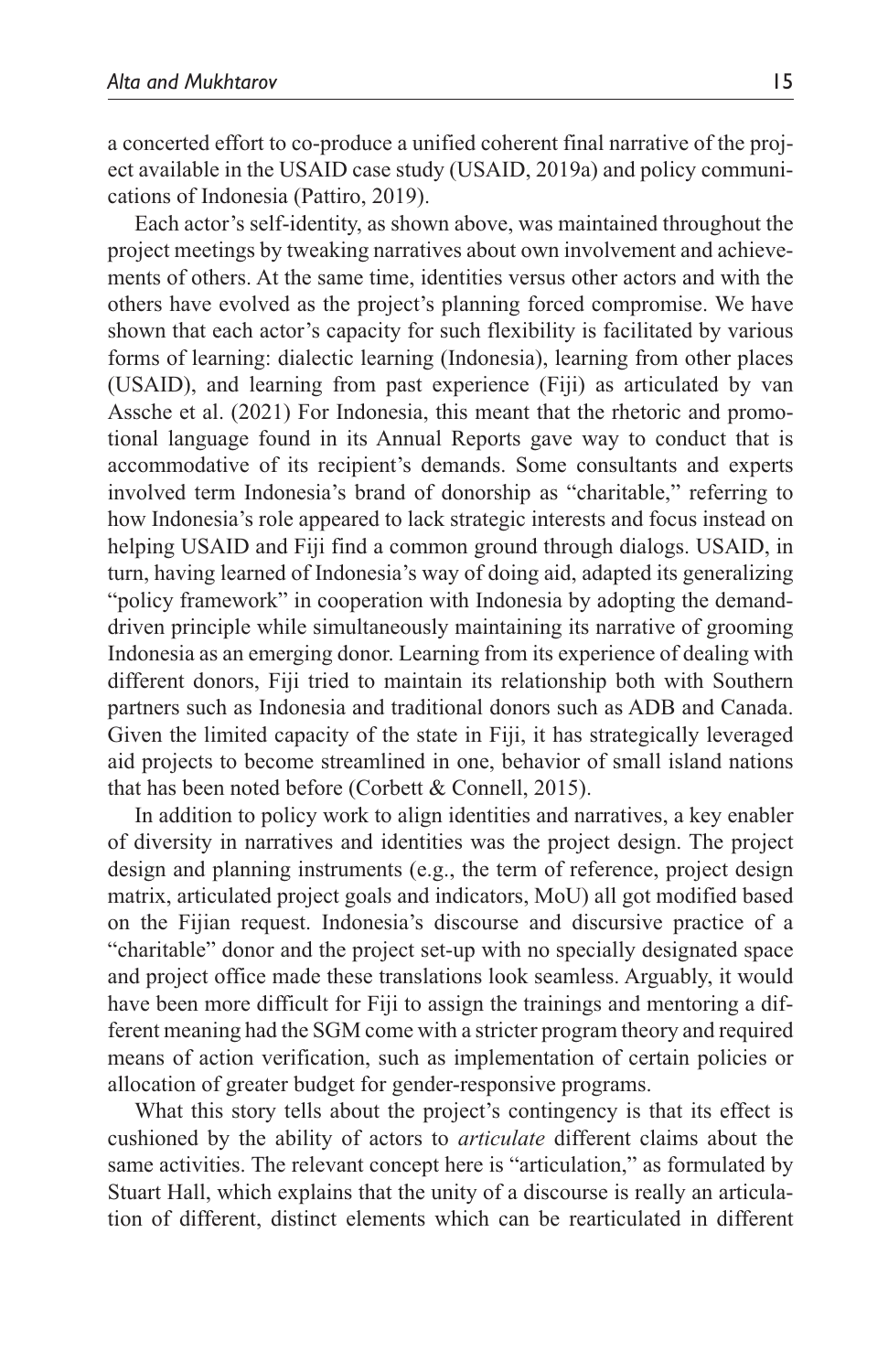ways because they have no necessary "belongingness" or essence. In Hall's words:

(b)y the term "articulation," I mean a connection or link which is not necessarily given in all cases, as a law or a fact of life, but which requires particular conditions of existence to appear at all, which has to be positively sustained by specific processes, which is not "eternal" but has to be constantly renewed, which can under some circumstances disappear or be overthrown, leading to the old linkages being dissolved and new connections – rearticulations – being forged. It is also important that an articulation between different practices does not mean that they become identical or that one is dissolved into the other. Each retains its distinct determinations and conditions of existence. However, once an articulation is made, the two practices can function together. . . as distinctions within a "unity." (Hall, 1985, pp. 113–114, footnote 2).

Such "unity" is thus a produced, contingent, and authentic articulation of various project realities into a coherent narrative. Such narrative may be retold in different ways, but preserves its "unity" (e.g., Lejano & Leong, 2012). Articulation is an ever-emergent process seeking to fit the project design (*text*), the project environment (*context*), and project actors' narratives of self and others (*identities*). Relationality may be useful in some cases to illustrate *how* and *why* particular articulations take place and not others. We also demonstrated how various types of learning from and in relationships facilitate the process of coherence-making, articulation and action. We showed this in terms of the adjusted representation each actor conferred to the project: a recipient-accommodating aid conduct (Indonesia), a success story of an emerging donor's ability to expand cooperation with its support (USAID), and a strategic streamlining of different donor programs (Fiji). Our argument throws light on learning as a relational concept that emerges from interaction of actors and contributes to maintaining relationships among them through articulation and narrating.

The second goal of this article is to evaluate the methodology suggested by Bartels and Turnbull (2020) and Lejano (2021). We argue that attention to identities, interests and narratives as articulated by actors in policy reports, interview transcripts and minutes of the meetings proved to be useful to understand the evolution of the project. That said, a serious limitation of our study is that we have not collected data with the relationality framework in mind—it emerged later as relevant to understand the puzzle we encountered. Asking actors to articulate own identities in interviews and focus group discussions would have helped to evaluate their malleability based on interactions and how identities, interests, and practices may have been entangled. Future researchers would do well to design interview questions and focus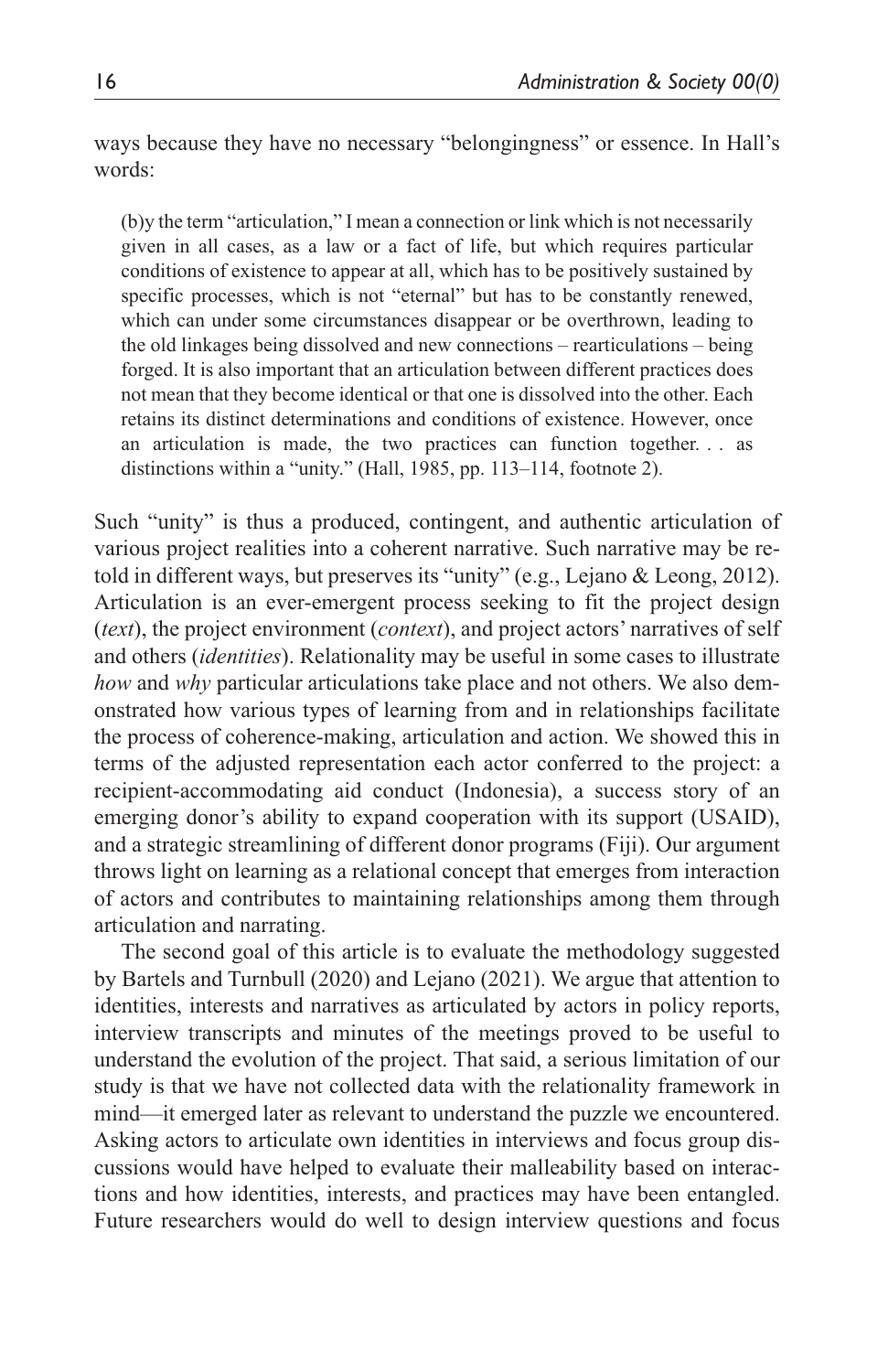their observations specifically on these three types of identities as both emergent from actor interactions and giving rise to actor interests, power, and practices (e.g., see Lejano, 2021 for methodological guidance).

A number of issues require further research. Lejano (2021, p. 5) described "how a relational framework allows us to better describe innovative, emergent or hybrid policy situations." Triangular cooperation qualifies as a hybrid form of a policy situation where goals and objectives are innovative but relatively vaguely defined. The USIP-1 had no own office (consultants worked at I-MWECP offices) and actors communicated via email or held meetings in rented spaces. The Fijian side mostly joined in via a telecommunication link. The malleability of the project design and little attention afforded to the project by the media or policy analysts allowed all actors to reframe their narratives to accommodate the shift without rupturing important relationships. It would be important for the future research to explore how project design, material artifacts, such as office space, and the nature of a policy-issue at hand may impact the utility of relationality as a descriptive or explanatory lens for policy processes.

Finally, efforts to manage contingency through aligning narratives and preserving relationships contain a danger: actors became invested in maintaining positive images and relationships more than in delivering impactful programs for formal beneficiaries. This is a well-known dynamic previously explained by Mosse (2004). Based on our research, we found little evidence of policy impact of SGM in Fiji. USAID affords significant attention to Indonesia—highlighting the latter's "potential as a democratic, prosperous, and environmentally sustainable nation" as well as vulnerabilities to "pandemic threats, intolerance and violent extremism"—as part of its aid directive under the Indo-Pacific Strategy (USAID, 2020, p. 3). The SGM is part of this broader US pivot in the region, and maintaining good relationship with Indonesia is important for the US. Future researchers may find it important to look at how preserving relationships, crafting multiple narratives and maintaining or coordinating actor-identities may serve the purpose of making policy look coherent and successful, but at the same time, also achieve policy impact on the ground.

## **Declaration of Conflicting Interests**

The author(s) declared no potential conflicts of interest with respect to the research, authorship, and/or publication of this article.

## **Funding**

The author(s) received no financial support for the research, authorship, and/or publication of this article.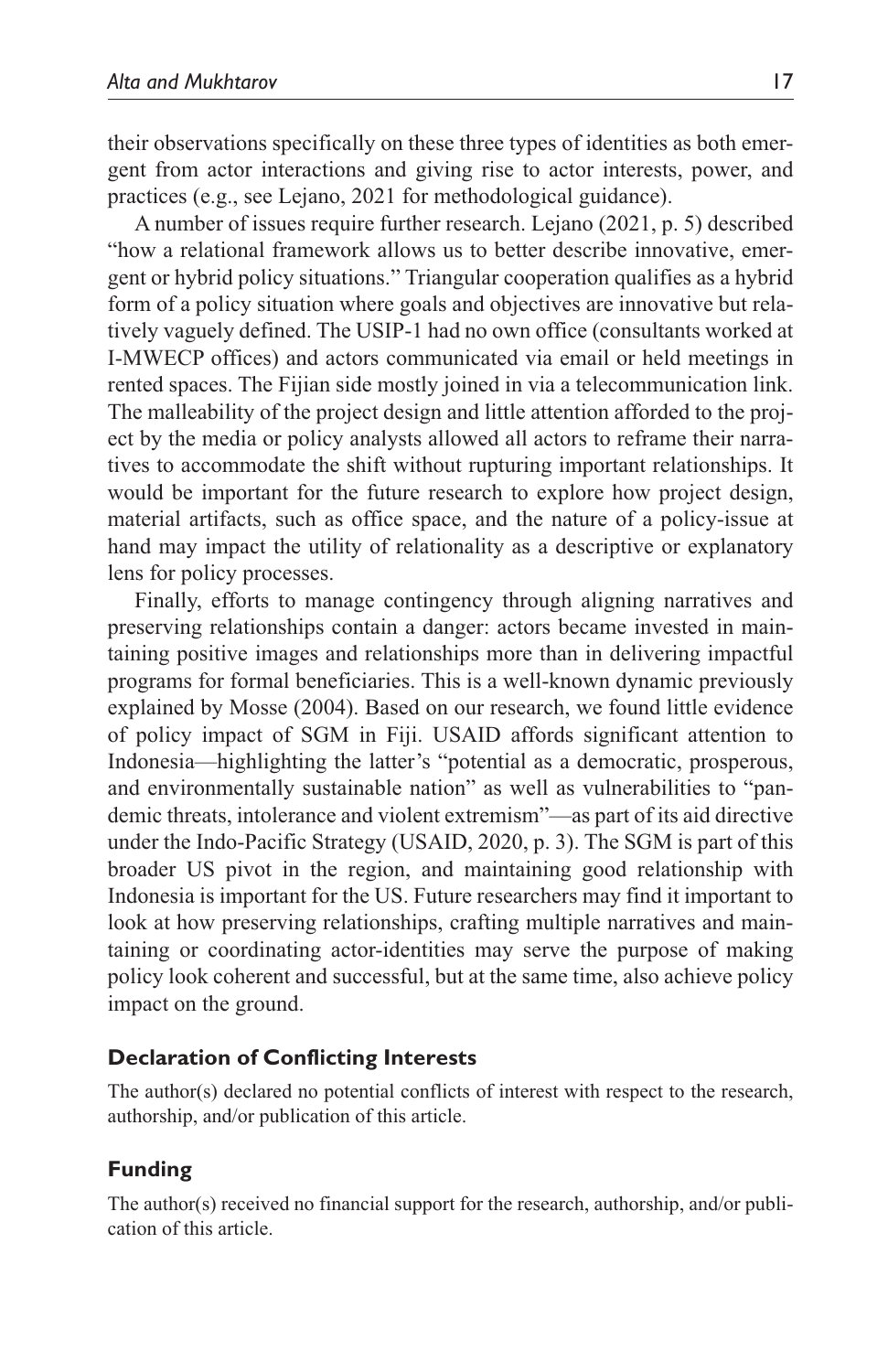## **ORCID iD**

Aditya Alta D<https://orcid.org/0000-0002-6995-940X>

### **Notes**

- 1. The first capital letter before the hyphen indicates the actor: I-MWECP is the Indonesian ministry and F-MWCPA is the Fijian ministry. This is done to help the reader navigate these similar acronyms.
- 2. The project uses the term "phase," which may be misleading given the uneven nature of such parts of the project. For example, "phase I" covers the period of 1year whereas "phase II" is only one-month long. To avoid confusion, we use "part" to refer to the official "phases" of the project.
- 3. The Gender Responsive and Participatory Budgeting policy—a key innovation within the SGM project.

#### **References**

- Alta, A. (2019). *"Santa-Claus" aid: Coherence-making and representations in triangular co-operation between Indonesia, USAID, and Fiji* (Research Paper). International Institute of Social Studies, Erasmus University Rotterdam.
- Bacchi, C., & Goodwin, S. (2016). *Poststructural policy analysis: A guide to practice*. Springer E-book.
- Barad, K. (2007). *Meeting the universe halfway: Quantum physics and the entanglement of matter and meaning*. Duke University Press.
- Bartels, K., & Turnbull, N. (2020). Relational public administration: A synthesis and heuristic classification of relational approaches. *Public Management Review*, *22*(9), 1324–1346.
- Clarke, J., Bainton, D., Lendvai, N., & Stubbs, P. (2015). *Making policy move: Towards a politics of translation and assemblage*. Policy Press.
- Colebatch, H. K. (1998). *Policy*. Open University Press.
- Cook, S. D. N., & Wagenaar, H. (2012). Navigating the eternally unfolding present: Toward an epistemology of practice. *The American Review of Public Administration*, *42*(1), 3–38.
- Corbett, J. (2013). Shifting sands: Interpreting 'developmental' leadership in the Pacific Islands. *Forum for Development Studies*, *40*(3), 491–509.
- Corbett, J., & Connell, J. (2015). All the world is a stage: Global governance, human resources, and the 'problem' of smallness. *The Pacific Review*, *28*(3), 435–459.
- Dolowitz, D. P. (2017). Transfer and learning: One coin two elements. *Novos Estudos - CEBRAP*, *36*(01), 35–58.
- Fieldnotes. (2019a). USAID, I-MWECP, F-MWCPA, USIP 1 meeting, at I-MWECP office in Jakarta.
- Fieldnotes. (2019b). USAID-USIP 1 internal meeting, at a coffee shop in Jakarta, Indonesia.
- Fieldnotes. (2019c). USAID-USIP 1 internal meeting, at USIP 1 project office in Jakarta, Indonesia.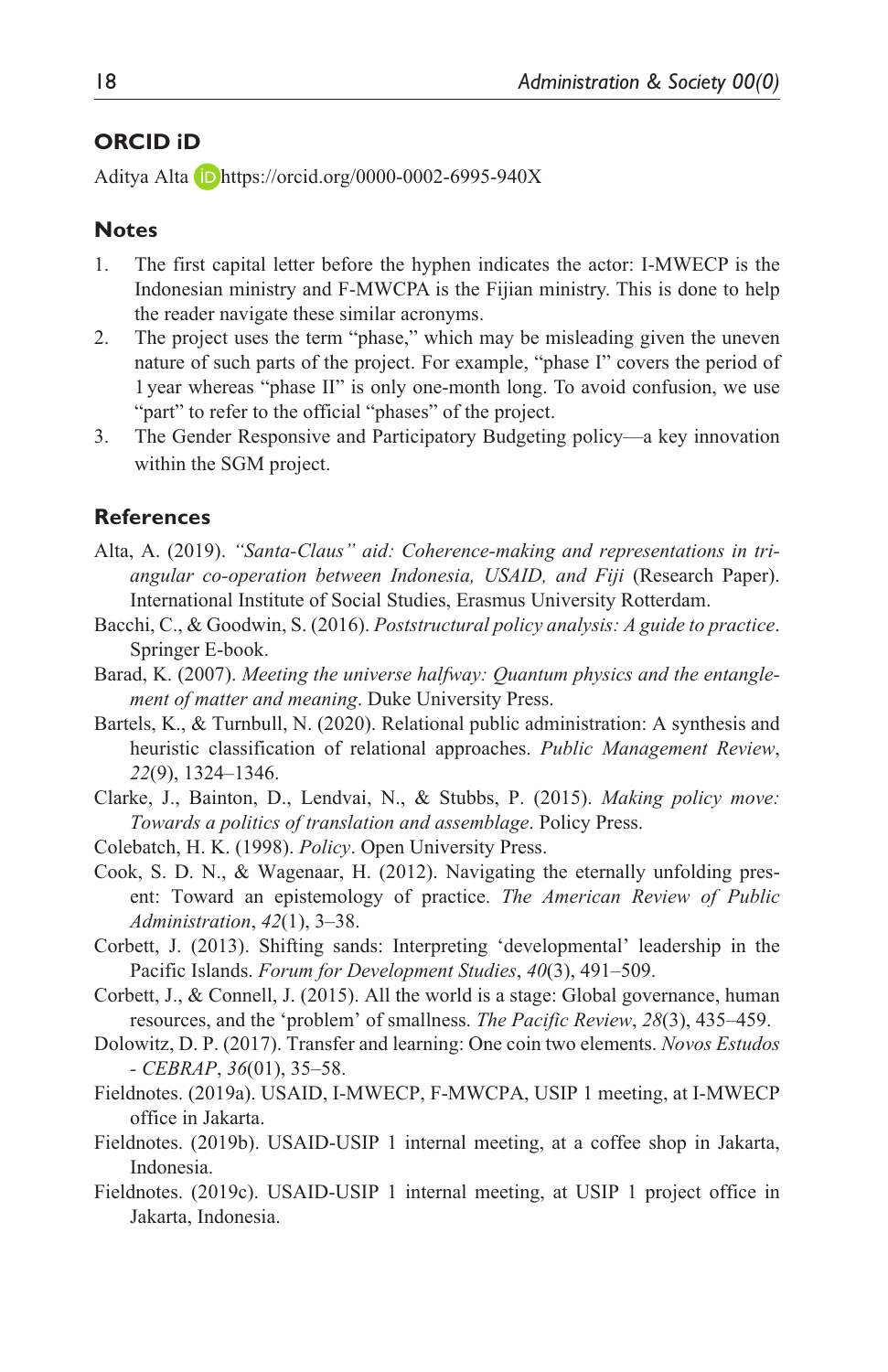- Fischer, F. (1982). *Politics, values, and public policy: The problem of methodology*. Routledge.
- Fraser, A., & Whitfield, L. (2009). Understanding contemporary aid relationships. In L. Whitfield (Ed.), *The politics of aid: African strategies for dealing with donors* (pp. 27–44). Oxford University Press.
- Freeman, R. (2007). Epistemological bricolage: How practitioners make sense of learning. *Administration & Society*, *39*(4), 476–496. [https://doi.](https://doi.org/10.1177/0095399707301857) [org/10.1177/0095399707301857](https://doi.org/10.1177/0095399707301857)
- Gilligan, C. (1993). *In a different voice*. Harvard University Press.
- Goodin, R., Rein, M., & Moran, M. (2008). The public and its policies. In M. Moran, M. Rein, & R. E. Goodin (Eds.), *The Oxford handbook of public policy* (pp. 3–35). Oxford University Press.
- Government of Indonesia. (2015). *Annual report of Indonesia's south-south and triangular cooperation (SSTC) 2014*. Government of Indonesia.
- Government of Indonesia. (2016). *Annual report of Indonesia's south-south and triangular cooperation (SSTC) 2015*. Government of Indonesia.
- Government of Indonesia and the Government of Japan. (2014). *Study on policy implementation and funding partnership strategy of south-south and triangular cooperation: policy papers*. Retrieved 8 June 2021, from [https://openjicareport.](https://openjicareport.jica.go.jp/pdf/12315677.pdf) [jica.go.jp/pdf/12315677.pdf](https://openjicareport.jica.go.jp/pdf/12315677.pdf)
- Hall, S. (1985). Signification, representation, ideology: Althusser and the post-structuralist debates. *Critical Studies in Mass Communication*, *2*(2), 91–114. [https://](https://doi.org/10.1080/15295038509360070) [doi.org/10.1080/15295038509360070](https://doi.org/10.1080/15295038509360070)
- Interview 1. (2019). Interview with an I-MWECP official.
- Komai, M. (2015). Fiji's foreign policy and the new Pacific diplomacy. In G. Fry & S. Tarte (Eds.), *The new Pacific diplomacy* (pp. 111–122). ANU Press.
- Kubuabola, R. I. (2013). Speech at the 20th Australia Fiji Business Forum (a webpage of Fiji Government Online Portal).
- Lejano, R. P. (2006). *Frameworks for policy analysis: Merging text and context*. Routledge.
- Lejano, R. P. (2021). Relationality: An alternative framework for analysing policy. *Journal of Public Policy*, *41*, 360–383.
- Lejano, R. P., & Leong, C. (2012). A hermeneutic approach to explaining and understanding public controversies. *Journal of Public Administration Research and Theory*, *22*(4), 793–814.
- Leong, C., & Mukhtarov, F. (2018). Global IWRM ideas and local context: Studying narratives in rural Cambodia. *Water*, *10*(11), 1643.
- Linder, S. H., & Peters, B. G. (1984). From social theory to policy design. *Journal of Public Policy*, *4*(3), 237–259.
- Lipsky, M. (1980). *Street level bureaucracy: Dilemmas of the individual in public services*. Russell SAGE Foundation.
- March, J., & Olsen, J. (2004). The logic of appropriateness. In M. Moran, M. Rein, & R. E. Goodin (Eds.), *The Oxford handbook of political science* (pp. 689–708). Oxford University Press.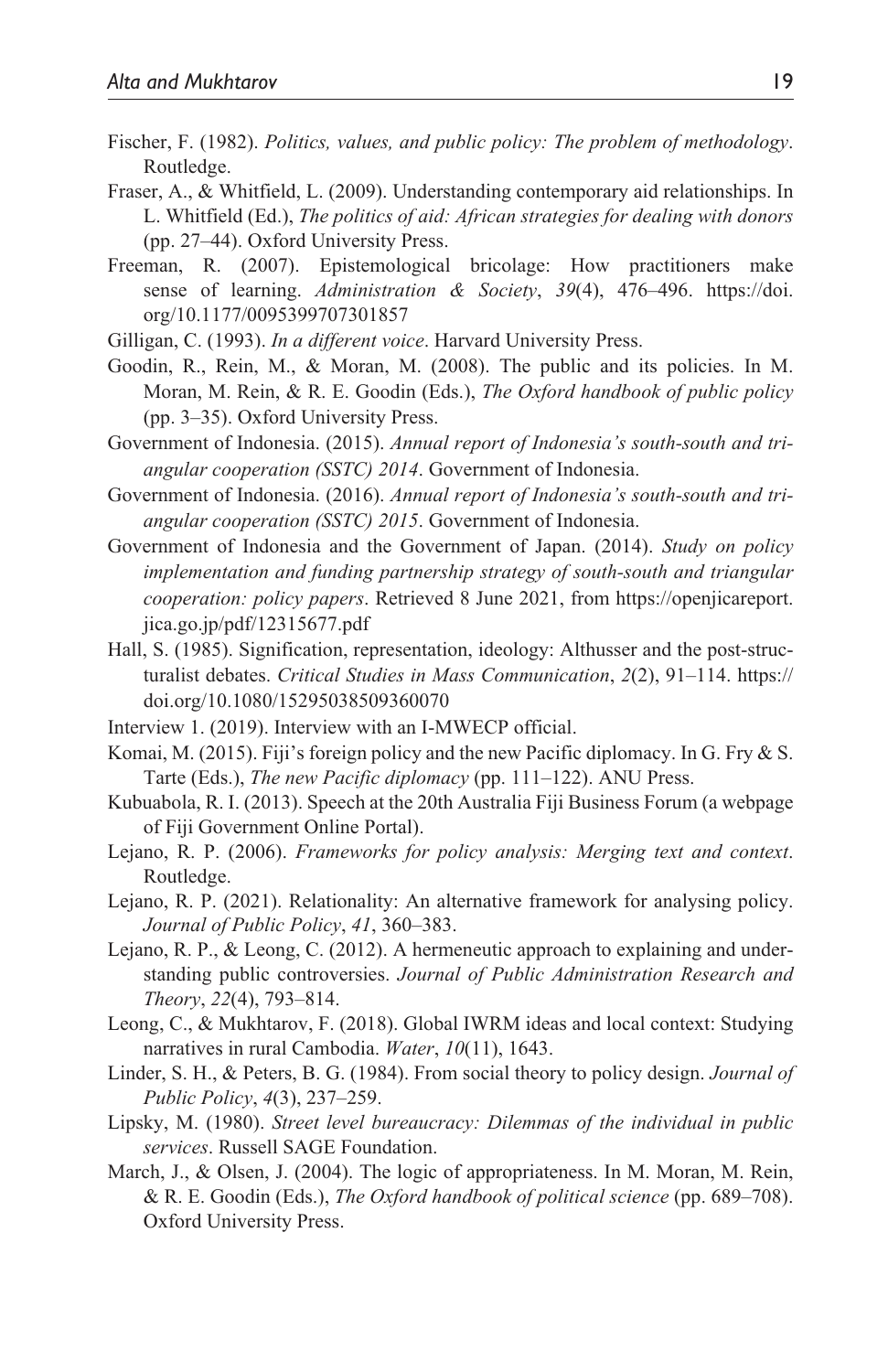- Ministry of Women Empowerment and Child Protection of the Republic of Indonesia (I-MWECP). (2019). Minutes of the meeting of Joint Technical Working Group on SGM, July 5, 2019, in Nadi, Fiji.
- Minkman, E. (2021). *Building bridges: Policy transfer and translation of the Dutch delta approach in South and Southeast Asia* [Ph.D. dissertation, Erasmus University Rotterdam].
- Morvaridi, B., & Hughes, C. (2018). South-South cooperation and neoliberal hegemony in a post-aid world. *Development and Change*, *49*(3), 867–892.
- Mosse, D. (2004). Is good policy unimplementable? Reflections on the ethnography of aid policy and practice. *Development and Change*, *35*(4), 639–671.
- Mosse, D., & Lewis, D. (2006). Theoretical approaches to brokerage and translation in development. In D. J. Lewis & D. Mosse (Eds.), *Development brokers and translators: The ethnography of aid and agencies* (pp. 1–26). Kumarian Press.
- Mukhtarov, F. (2013). Translating water policy innovations into Kazakhstan: The importance of context. In C. de Boer, J. Vinke-de Kruijf, G. Ozerol, & H. Bressers (Eds.), *Water governance, policy and knowledge transfer: International studies on contextual water management* (pp. 113–128). Earthscan.
- Mukhtarov, F. (2014). Rethinking the travel of ideas: Policy translation in the water sector. *Policy and Politics*, *42*(1), 71–88.
- Mukhtarov, F., Brock, A., Janssen, S., & Guignier, A. (2013). Actors and strategies in translating global conservation narratives to Vietnam: An agency perspective. *Policy and Society*, *32*(2), 113–124.
- Mukhtarov, F., de Jong, M., & Pierce, R. (2017). Political and ethical aspects in the ethnography of policy translation: Research experiences from Turkey and China. *Environment and Planning A*, *49*(3), 612–630.
- Mukhtarov, F., Gasper, D., Aditya, A., Gautam, N., Hernandez Morales, D., & Duhita, S. (2021). From "merchants and ministers" to "neutral brokers"? Water diplomacy aspirations by the Netherlands: A discourse analysis of the 2011 commissioned advisory report. *International Journal of Water Resources Development*. Advance online publication. <https://doi.org/10.1080/07900627.2021.1929086>
- Müller, F., & Sondermann, E. (2016). Myths of the near future: Paris, Busan, and tales of aid effectiveness. In de Guevara, B. Bliesemann (Ed.), *Myth and narrative in international politics* (pp. 249–266). Springer.
- Murray, W. E., & Overton, J. (2011). The inverse sovereignty effect: Aid, scale and neostructuralism in Oceania. *Asia Pacific Viewpoint*, *52*(3), 272–284.
- Organisation for Economic Cooperation and Development (OECD). (2005). *Paris declaration on aid effectiveness, ownership, harmonisation, alignment, results, and mutual accountability*. Organisation for Economic Co-operation and Development.
- Organisation for Economic Cooperation and Development (OECD). (2011). *Busan partnership for effective development co-operation*. Retrieved September 7, 2015.<https://doi.org/10.1787/54de7baa-en>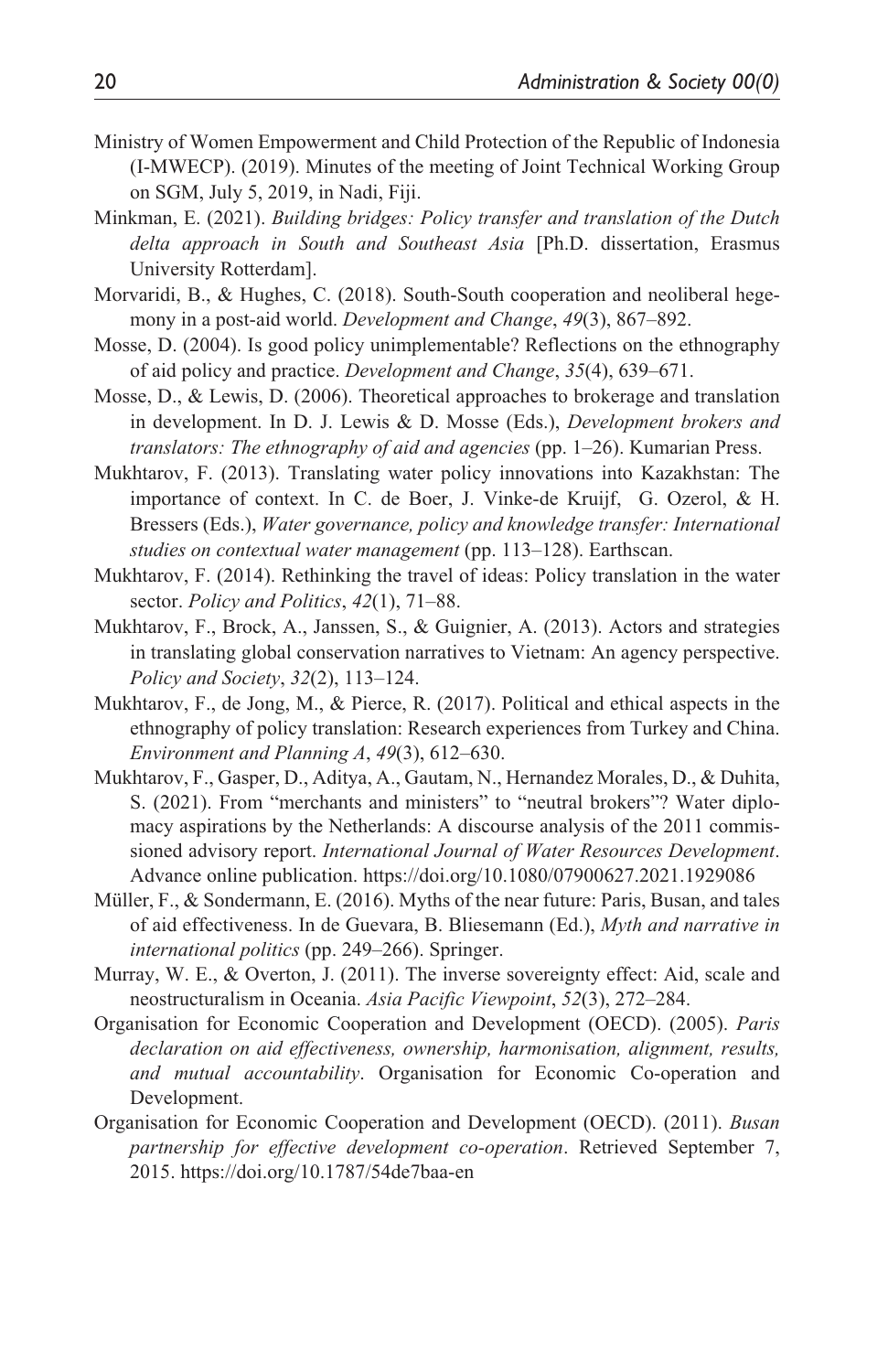- Pattiro. (2019). *Report of expert dispatch: Strengthening gender mainstreaming in Fiji*. Pattiro.
- Pressman, J. L., & Wildavsky, A. B. (1984). *Implementation*. University of California Press.
- Rhodes, R. A. W. (1997). *Understanding governance: Policy networks, governance, reflexivity and accountability*. Open University Press.
- Rojas, C. (2007). International political economy/development otherwise. *Globalizations*, *4*(4), 573–587.
- Rossi, B. (2006). Aid polices and recipient strategies in Niger: Why donors and recipients should not be compartmentalized into separate "worlds of knowledge." In D. J. Lewis & D. Mosse (Eds.), *Development brokers and translators: The ethnography of aid and agencies* (pp. 27–49). Kumarian Press.
- Sabatier, P., & Weible, C. M. (Eds.). (2014). *Theories of the policy process*. Westview Press.
- Schatz, E. (Ed.). (2003). *Political ethnography: What immersion contributes to the study of power*. University of Chicago Press.
- Schwartz-Shea, P., & Yanow, D. (2012). *Interpretive research design: Concepts and processes*. Routledge.
- Shore, C., & Wright, S. (1997). Policy: A new field of anthropology. In C. Shore & S. Wright (Eds.), *Anthropology of policy: Critical perspectives on governance and power* (pp. 3–30). Routledge.
- Thérien, J. P. (2002). Debating foreign aid: Right versus left. *Third World Quarterly*, *23*(3), 449–466.
- United States-Indonesia Partnership for South-South and Triangular Cooperation Component 1 (USIP-1). (2017). Program design matrix strengthening gender mainstreaming in Fiji (Unpublished).
- United States-Indonesia Partnership for South-South and Triangular Cooperation Component 1 (USIP-1). (2019). Minutes of the meeting of Joint Technical Working Group on SGM, July 5, 2019 in Nadi, Fiji.
- USAID. (2011). *USAID policy framework 2011–2015*. United States Agency for International Development.
- USAID. (2019a). Case study of USIP 1 for SSTC: Promoting gender equality in Fiji: A South-South triangular cooperation program on gender responsive planning and budgeting (Unpublished).
- USAID. (2019b). *USAID policy framework: Ending the need for foreign assistance*. United States Agency for International Development.
- USAID. (2020). *USAID/Indonesia country development cooperation strategy 2020– 2025*. United States Agency for International Development.
- van Assche, K., Beunen, R., Verweij, S., Evans, J., & Gruezmacher, M. (2021). *Policy learning and adaptation in governance: A co-evolutionary perspective*. Administration & Society.
- van Dijk, T. A. (2009). Critical discourse studies: A sociocognitive approach. In R. Wodak & M. Meyer (Eds.), *Methods of critical discourse analysis* (Vol. 2, pp. 62–86). SAGE Publications.